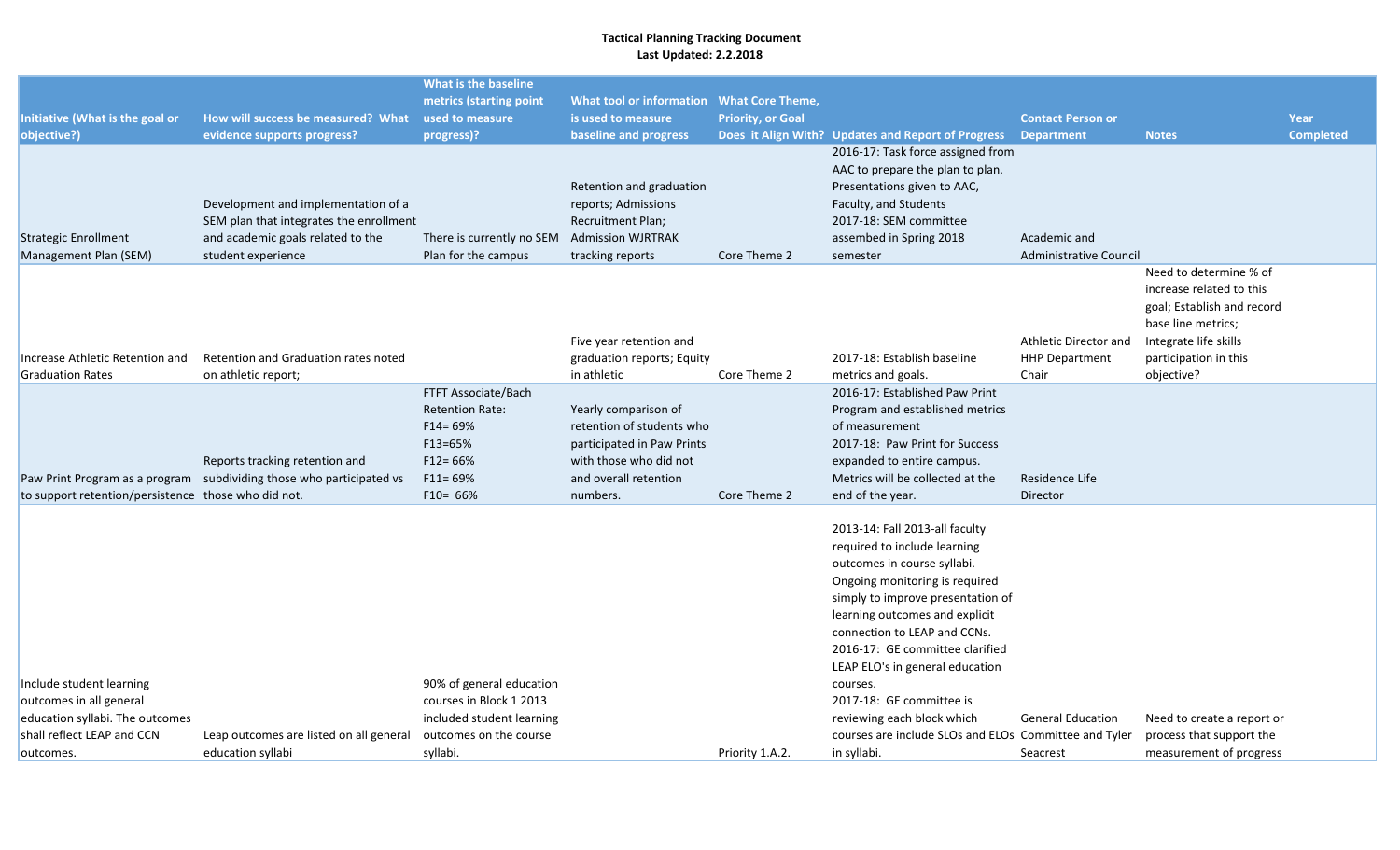|                                                                     |                                               |                                                 |                                                   |                 | indirect measure of HIPs. Result<br>will be available in during fall<br>2015;<br>2015-16 NSSE results shared with |                                 |                          |
|---------------------------------------------------------------------|-----------------------------------------------|-------------------------------------------------|---------------------------------------------------|-----------------|-------------------------------------------------------------------------------------------------------------------|---------------------------------|--------------------------|
|                                                                     |                                               |                                                 |                                                   |                 | campus in various meetings and<br>committees.<br>2016-17: Through Complete                                        |                                 |                          |
|                                                                     |                                               |                                                 |                                                   |                 | College America metrics Montana<br>Western is strong in several HIPs.<br>Now need to explore how to               |                                 | What "other high impact  |
|                                                                     |                                               | 90% of general education                        |                                                   |                 | expand this offering.                                                                                             |                                 | practices" is Western    |
| 100% of course                                                      |                                               | courses will document use                       |                                                   |                 | 2017-18: MUS receives NASH TS3.                                                                                   |                                 | measuring/integrating?   |
| evaluation measure effective use                                    |                                               | of experiential teaching                        |                                                   |                 | MUS goal will be that every                                                                                       | Assessment                      | How is progress reported |
| of experiential teaching and                                        |                                               | and other high impact                           |                                                   |                 | student will have at least one high Committee, Anneliese and measured? What                                       |                                 |                          |
| other high impact practices.                                        |                                               | teaching practices.                             |                                                   | Priority 1.B.1. | impact practice.                                                                                                  | and Deb                         | metrics measures this?   |
|                                                                     |                                               |                                                 |                                                   |                 | 2013-14 Blankenship & Gilde<br>2014-2017. This has been met for                                                   |                                 |                          |
|                                                                     |                                               |                                                 |                                                   |                 |                                                                                                                   |                                 |                          |
|                                                                     |                                               | No faculty development                          |                                                   |                 | twelve years. In FY17 a new                                                                                       |                                 |                          |
| Award at least one faculty                                          |                                               | awards are currently                            |                                                   |                 | process for recording the                                                                                         | Provost or Finance              |                          |
| development award each year                                         |                                               | designated for supporting Annual update on      |                                                   |                 | Foundation Faculty Development                                                                                    | Office, Faculty                 |                          |
| that is specific to the scholarship<br>of experiential teaching and |                                               | the scholarship of<br>experiential teaching and | information from Vice<br>Chancellor of Finance to |                 | funds was instituted which will<br>improve tracking and                                                           | Development<br>committee - Mike |                          |
| learning.                                                           | Documentation of development awards learning. |                                                 | the Provost                                       | Priority 1.B.2. | measurement.                                                                                                      | Gilbert                         |                          |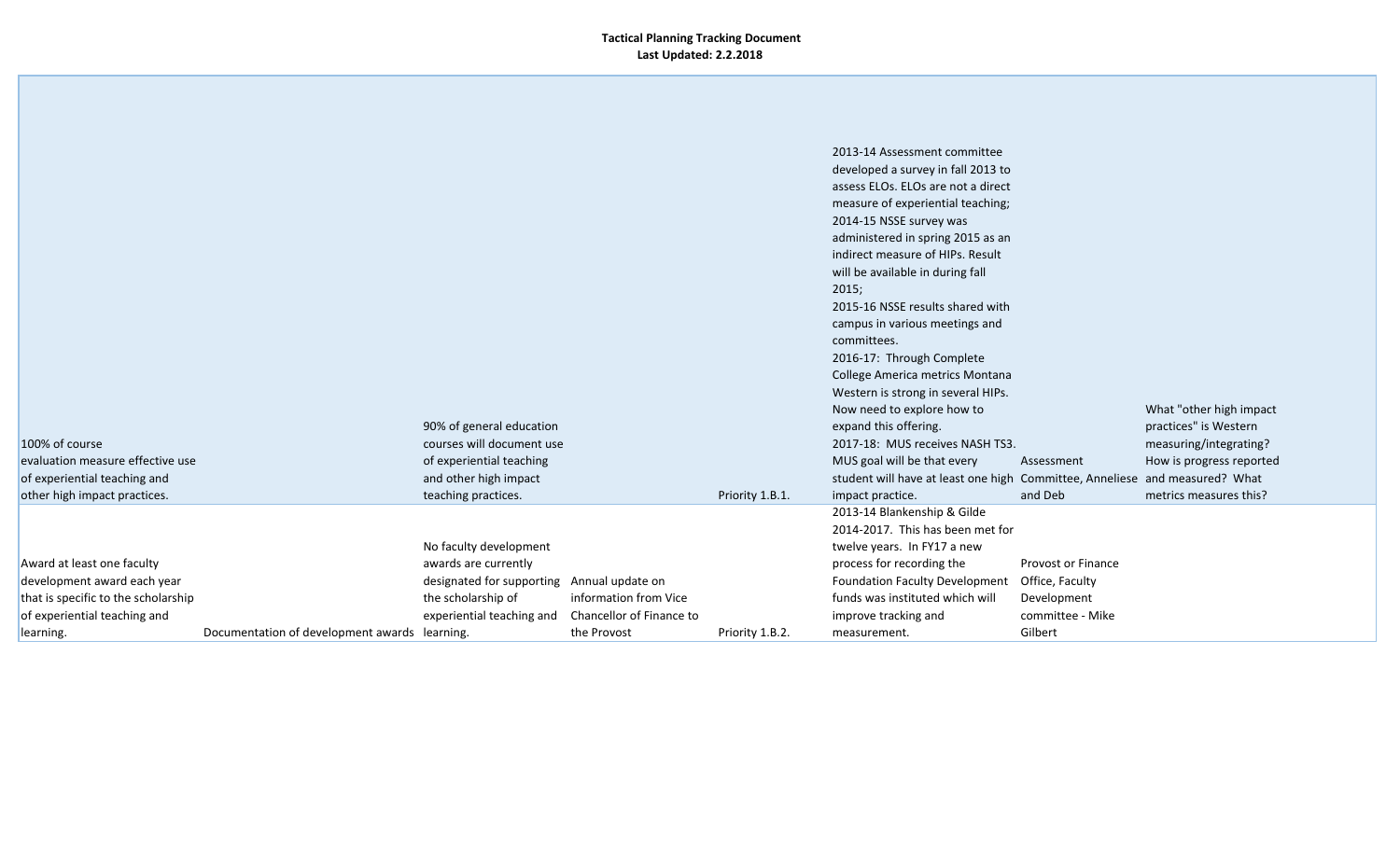| 100% of departments will<br>conduct annual assessment of<br>academic programs.                                                                  | Assessment Committee reviews<br>annually submitted assessment report<br>and documents | in 2013 100% of programs Tracking % of report<br>currently conducted and<br>documented formal<br>program assessment. | submission through<br>Moodle Assessment<br>Course                                      | Priority 1.C.1. | 2013-14: New form developed to<br>assist with annual assessment<br>2014-15: New HHP department<br>excluded from requirement 30%<br>submitted in Moodle<br>2015-16: 75% of department<br>reports submitted by end of spring<br>2016.<br>2016-17: 80% of department<br>reports submitted by end of spring<br>2017. Assessment committee is<br>following up with remaining<br>reports in the 2017-18 year. 100% Assessment<br>compliance is expected by the end Committee and<br>of 2017-18 | provost                                           |
|-------------------------------------------------------------------------------------------------------------------------------------------------|---------------------------------------------------------------------------------------|----------------------------------------------------------------------------------------------------------------------|----------------------------------------------------------------------------------------|-----------------|------------------------------------------------------------------------------------------------------------------------------------------------------------------------------------------------------------------------------------------------------------------------------------------------------------------------------------------------------------------------------------------------------------------------------------------------------------------------------------------|---------------------------------------------------|
| 100% of academic programs will<br>conduct comprehensive seven-<br>year review. The seven-year<br>review shall include an external<br>evaluator. | Submission of each comprehensive<br>seven-year review to OCHE/Board of<br>Regents     | As of 2013-14 100% of<br>programs are currently in<br>compliance with seven<br>year review cycle.                    | Tracking submission of<br>reports to the Board of<br>Regents through Provost<br>Office | Priority 1.C.2. | 2013-14: Mathematics;<br>2014-15: Natural Horsemanship;<br>2015-16: English, Business &<br>Visual Arts, Nat. Horsemanship;<br>2016-17: HPSS;<br>2017-18: Biology;<br>2018-19: Environmental Science                                                                                                                                                                                                                                                                                      | Provost                                           |
| 100% of curricular requests shall<br>utilize annual assessment and<br>program review data to justify<br>program changes.                        | Curriculum Proposal Approval Process                                                  | As of 2014-15 Assessment<br>data is currently not<br>required in curricular<br>program revision requests.            |                                                                                        | Priority 1.C.3. | 2014-15 Annual program<br>assessment report form revised;<br>2015-16 Work with Faculty Senate<br>to revise curriculum forms.<br>2016-17 Curriculum forms<br>updated to reflect new MUS<br>requirements and forms                                                                                                                                                                                                                                                                         | <b>Faculty Senate-Karl</b><br>and Rob and Provost |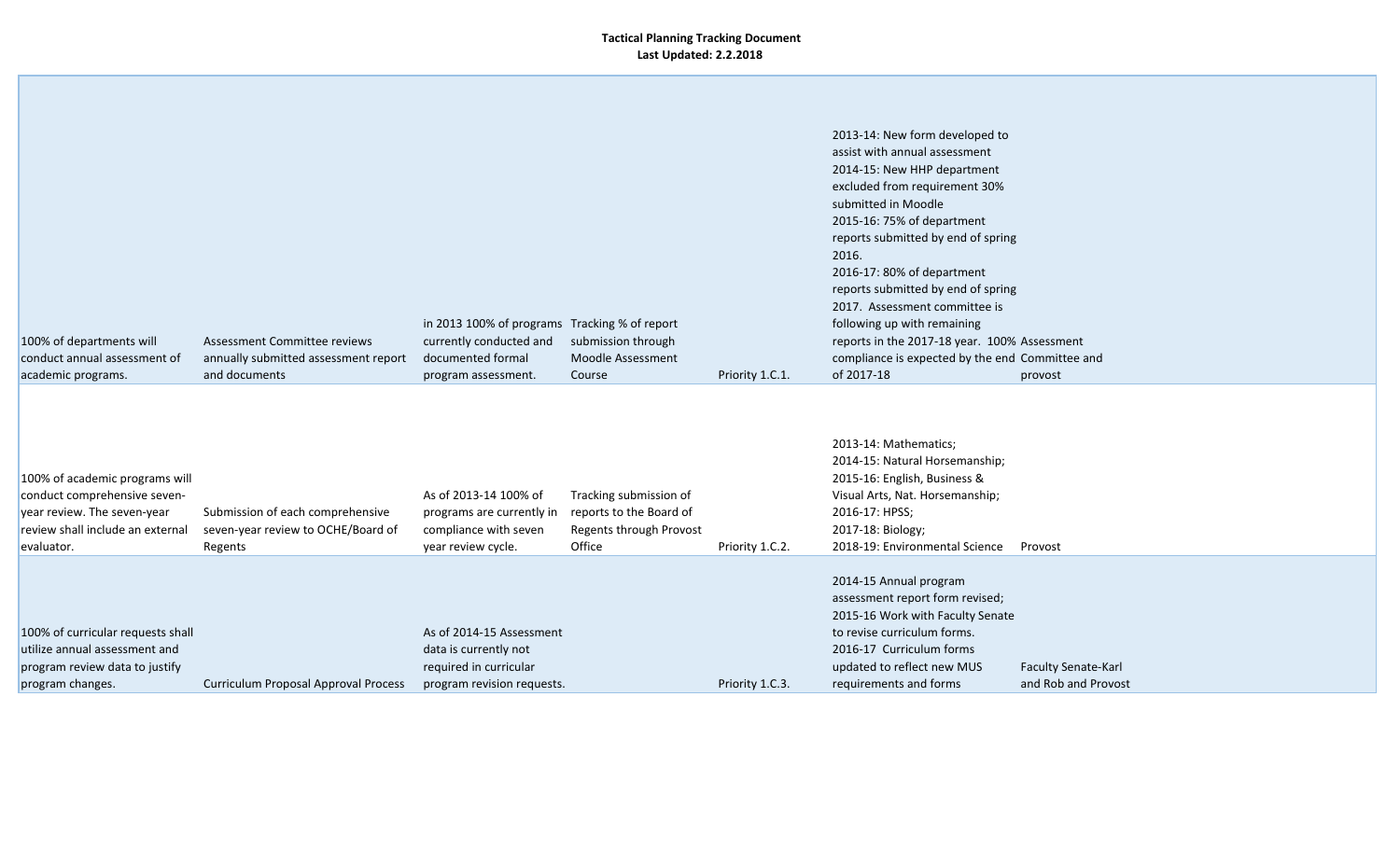| Reduce time to degree for all<br>degree categories                                                                                 | Reduction by ____% of time to degree                                                                   |                                                                                                                                              |                                            | Priority 1.C.4  | 2016-17: Changed measure from<br>reduction of credits to time of<br>degree and establish metrics and<br>percentage of reduction.<br>2017-18: TBD- by how much does<br>the University desire to reduce<br>time to degree. New metrics must Faculty Senate and<br>be established                                                                               | AAC-Charity                                                  |
|------------------------------------------------------------------------------------------------------------------------------------|--------------------------------------------------------------------------------------------------------|----------------------------------------------------------------------------------------------------------------------------------------------|--------------------------------------------|-----------------|--------------------------------------------------------------------------------------------------------------------------------------------------------------------------------------------------------------------------------------------------------------------------------------------------------------------------------------------------------------|--------------------------------------------------------------|
| Plan and support two meetings<br>per year where all faculty discuss<br>ideas for the academic<br>improvement of Montana<br>Western | Document two meetings per year for all scheduled all faculty open Chancellor of Finance and<br>faculty | As of 2013-14 no regularly training in the Vice<br>meetings.                                                                                 | Schedule of meeting and<br>Provost offices | Priority 1.D.1. | 2013-14: Fall conference (8/13),<br>Gen Ed Conference (5/14)<br>2014-15: Fall conference (8/14),<br>curricular revisions (4/15)<br>2015-16: Fall conference (8/15)<br>2016-17: Chancellor and Provost<br>began offering faculty forums<br>once a block<br>2017-18: Provost continues<br>offering to required faculty forums<br>each semester                 | Provost                                                      |
| Continue X1 travel offerings<br>(domestic and international).                                                                      | Documentation of travel opportunities<br>each semester                                                 | Montana Western has<br>averaged 2 to 3 travel<br>experience programs per<br>year since 2006. These<br>have been offered as block<br>courses. | Course Schedule                            | Priority 1.D.2. | 2013-14: Greece, Scotland (F13),<br>hosted Russian students (S14)<br>2014-15: New York (F14), Russia<br>(S15), Canada (F14)<br>2015-16: Italy/Spain (F15), Greece<br>(F15), Iceland (SP 16), New York<br>(SP 16)<br>2016-17: Death Valley, CA (S17),<br>Yellowstone (S17), Austria (S17)<br>2017-18: Greece (F17), Seattle,<br>WA (S18), Venice, Italy (S18) | International<br>Committee/Provost<br>and Bill Janur (chair) |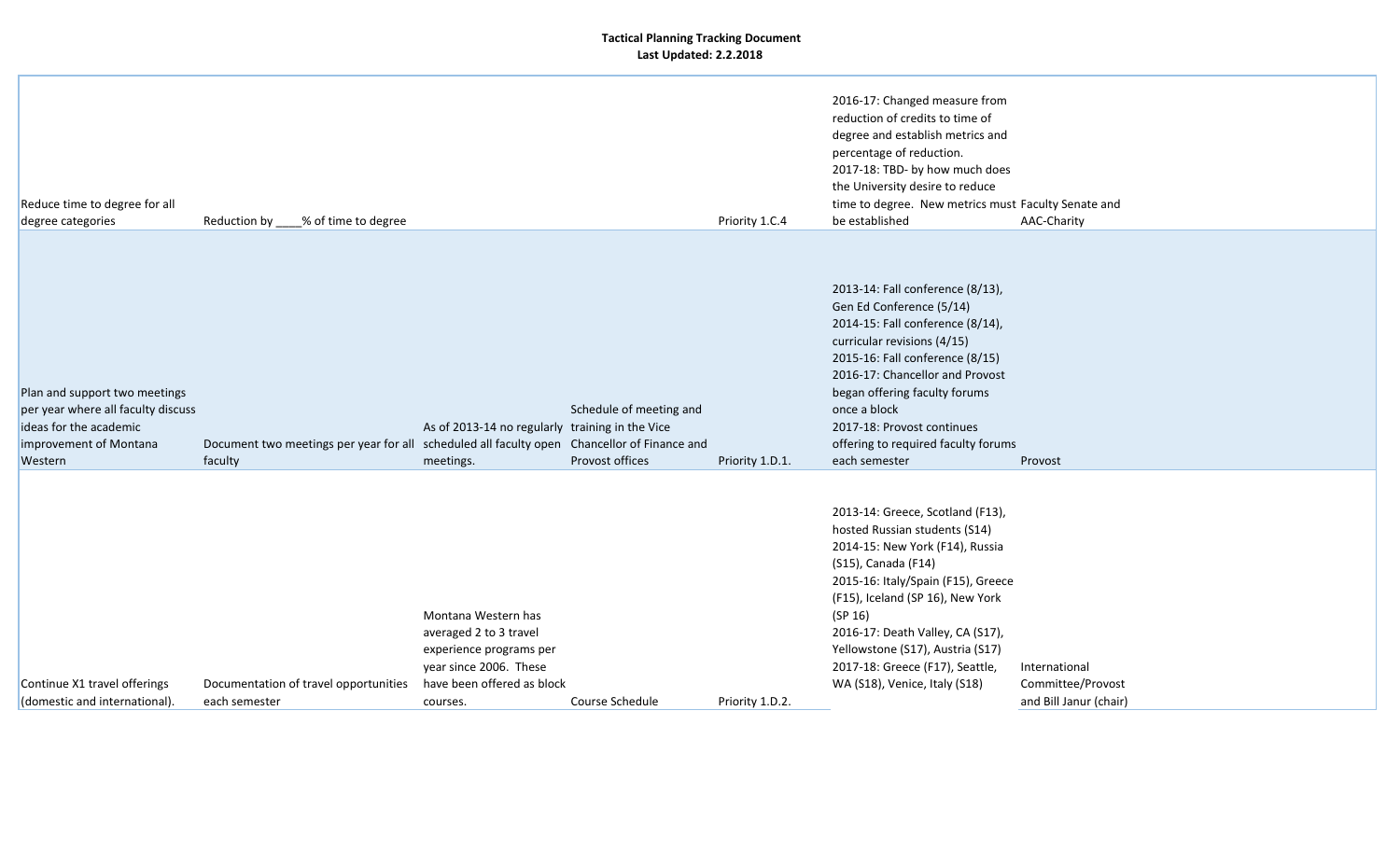|                              |                                |                           |                | 2013-14: Usage of Sandbox was     |                            |                           |  |
|------------------------------|--------------------------------|---------------------------|----------------|-----------------------------------|----------------------------|---------------------------|--|
|                              |                                |                           |                | down; need tracking system.       |                            |                           |  |
|                              |                                |                           |                | 2014-15: Director of eLearning    |                            |                           |  |
|                              |                                |                           |                | position vacated; job search      |                            |                           |  |
|                              |                                |                           |                | begun.                            |                            |                           |  |
|                              |                                |                           |                | 2015-16: After failed search;     |                            |                           |  |
|                              |                                |                           |                | reopen search for Director of     |                            |                           |  |
|                              |                                |                           |                | eLearning.                        |                            |                           |  |
|                              |                                |                           |                | 2016-17: Director of eLearning is |                            |                           |  |
|                              |                                |                           |                | redefining role of sandbox        |                            |                           |  |
|                              |                                |                           |                | classroom.                        |                            |                           |  |
|                              |                                |                           |                | 2017-18:Director of eLearning     |                            |                           |  |
|                              |                                |                           |                | vacated; part-time interim        |                            | Metrics of use of sandbox |  |
|                              |                                |                           |                | appointed. Sandbox classroom is   |                            | needs to be developed     |  |
| Document increasing usage of |                                | Sandbox classroom         |                | currently being used as an        |                            | and/or update to what     |  |
| emerging technologies in     | Documentation through tracking | designed, constructed and |                | <b>Established Technology</b>     | <b>Technology Steering</b> | metric will be used       |  |
| sandbox classroom.           | mechanism of sandbox usage     | equipped, Fall 2013.      | Priority 1.E.1 | Classroom.                        | Committee                  | column.                   |  |
|                              |                                |                           |                |                                   |                            |                           |  |
|                              |                                |                           |                |                                   |                            |                           |  |
|                              |                                |                           |                |                                   |                            |                           |  |

|                         |                         |                      |                 | 2013-14: Pd member MCC             |       |
|-------------------------|-------------------------|----------------------|-----------------|------------------------------------|-------|
|                         |                         |                      |                 | 2014-15: Pd MCC member, no         |       |
|                         |                         |                      |                 | MCC VISTA funding                  |       |
|                         |                         |                      |                 | 2015-16: Pd MCC member;            |       |
|                         |                         |                      |                 | Chancellor signed commitment to    |       |
|                         |                         |                      |                 | action statement that includes     |       |
|                         |                         |                      |                 | developing a campus civic action   |       |
|                         |                         |                      |                 | plan by the end of AY 17;          |       |
|                         |                         |                      |                 | Academic team member assigned      |       |
|                         |                         |                      |                 | to participate in state wide       |       |
|                         |                         |                      |                 | advisory board to the compact.     |       |
|                         |                         |                      |                 | 2016-17: Membership                |       |
|                         |                         |                      |                 | maintained. Conversation           |       |
|                         |                         |                      |                 | regarding integration of the Civic |       |
|                         |                         |                      |                 | Action Plan into this goal.        |       |
|                         |                         | Montana Campus       |                 | 2017-18: Metrics related to        |       |
| Maintain membership in  |                         | Compact member since |                 | tracking needs to be developed     |       |
| Montana Campus Compact. | Track civic action plan | 1999.                | Priority 1.F.1. |                                    | Ilene |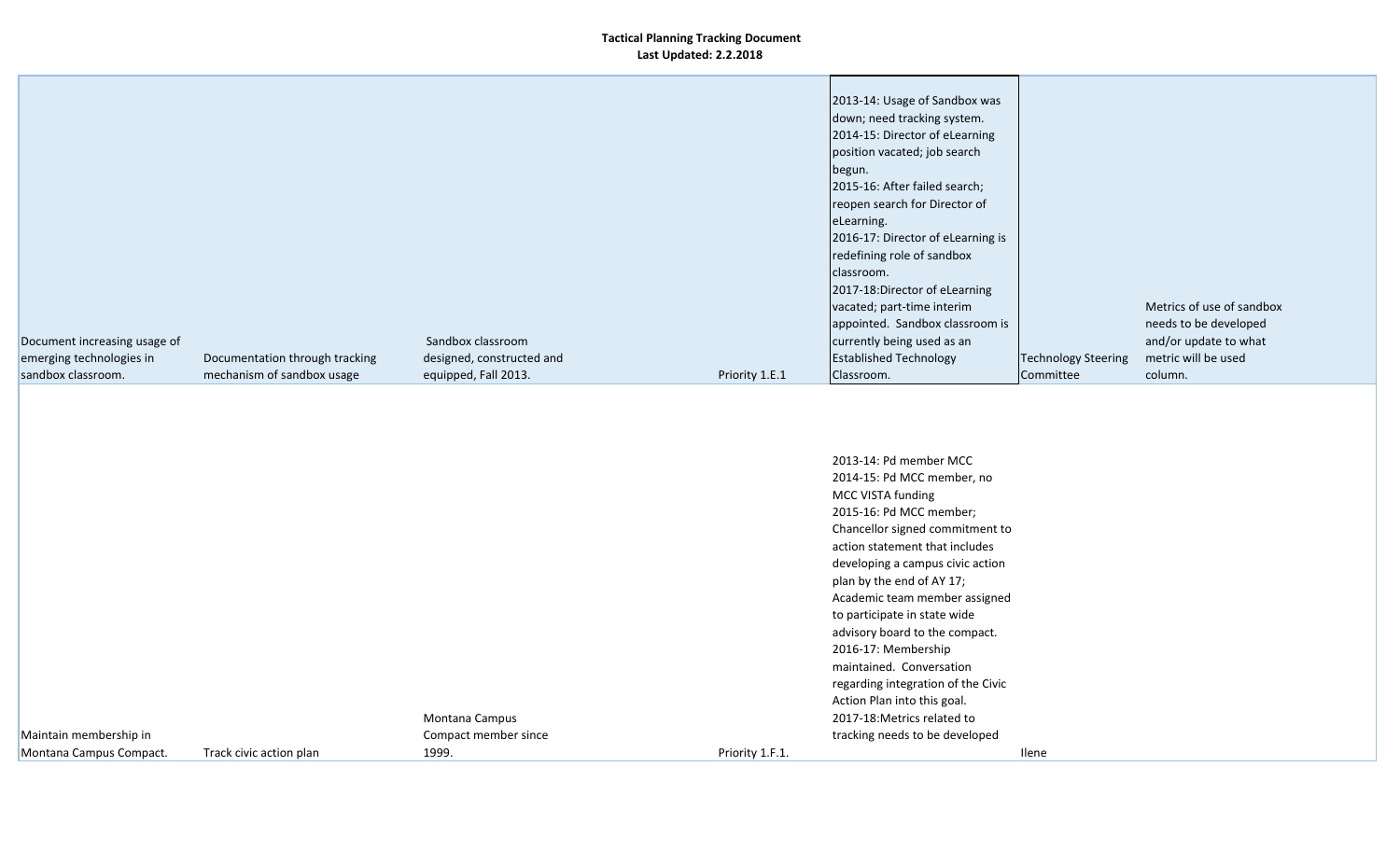| 2013-14: Hosted VISTA in VMX for<br>Veteran's Initiative<br>2014-15: No funding available<br>2015-16: No funding available<br>2016-17: Keep campus informed<br>Campus Corps funds<br>of opportunities to engage in<br>national service positions so ready<br>Continue to pursue annual<br>supported ___student<br>funding to support student<br>Americorps and two VISTA<br>to respond if funding is available.<br>Director of Student<br>Americorp and VISTA positions.<br>Priority 1.F.2.<br>Funding pursued and awarded<br>positions in AY12.<br><b>Success</b><br>2013-14: Pilot online assessment<br>project to map ELOs<br>2014-15: Continue pilot, use<br>results to assess Gen Ed and ELO<br>coverage<br>2015-16: Revise Gen Ed include<br>ELOs in published categories;<br>2016-17: Find way to document<br>and encourage civic engagement<br>March report on the status<br>in general education assessment<br>of the General Education<br>2017-18 GE documented civic<br>Through general education<br>Program based on reports<br>engagement in 2016-17 using<br>from each academic<br>their online survey. Now looking<br>ensure that the LEAP Essential<br>Learning Outcome for "Civic<br>department offering<br>to expand this tactical item to<br>include better assessment of even General Education<br>knowledge and engagement-<br>courses that develop civil<br>Integrate into Civic Action<br>local and global" is developed<br>knowledge and<br>more LEAP outcomes.<br>Plan? Needs metric of<br>Committee-Tyler | Civic Action Plan to measure<br>campus student service<br>engagement | Development and implementation of a<br>civic action plan that integrates the co-<br>curricular and curriculum service<br>activities of the campus | There is currently no<br>collective Civic Action Plan<br>for the campus | Yearly campus compact<br>survey; Data from<br>Champions of Character<br>Athletic Information;<br>membership in campus<br>compact since 1999 | Core Theme 1 and<br>2; Priority 1.F.1 | 2016-17: Moved to 2017-18 | Chancellor needs to<br>designate contact person<br>for this item.-possibly<br>Ilene Cohen and/or Russ<br>Richards |
|-------------------------------------------------------------------------------------------------------------------------------------------------------------------------------------------------------------------------------------------------------------------------------------------------------------------------------------------------------------------------------------------------------------------------------------------------------------------------------------------------------------------------------------------------------------------------------------------------------------------------------------------------------------------------------------------------------------------------------------------------------------------------------------------------------------------------------------------------------------------------------------------------------------------------------------------------------------------------------------------------------------------------------------------------------------------------------------------------------------------------------------------------------------------------------------------------------------------------------------------------------------------------------------------------------------------------------------------------------------------------------------------------------------------------------------------------------------------------------------------------------------------------------------|----------------------------------------------------------------------|---------------------------------------------------------------------------------------------------------------------------------------------------|-------------------------------------------------------------------------|---------------------------------------------------------------------------------------------------------------------------------------------|---------------------------------------|---------------------------|-------------------------------------------------------------------------------------------------------------------|
|                                                                                                                                                                                                                                                                                                                                                                                                                                                                                                                                                                                                                                                                                                                                                                                                                                                                                                                                                                                                                                                                                                                                                                                                                                                                                                                                                                                                                                                                                                                                     |                                                                      |                                                                                                                                                   |                                                                         |                                                                                                                                             |                                       |                           |                                                                                                                   |
| <b>Track General Education Programs</b><br>Priority 2.B.1.<br>tracking<br>and assessed.<br>engagement.<br>Seacrest                                                                                                                                                                                                                                                                                                                                                                                                                                                                                                                                                                                                                                                                                                                                                                                                                                                                                                                                                                                                                                                                                                                                                                                                                                                                                                                                                                                                                  |                                                                      |                                                                                                                                                   |                                                                         |                                                                                                                                             |                                       |                           |                                                                                                                   |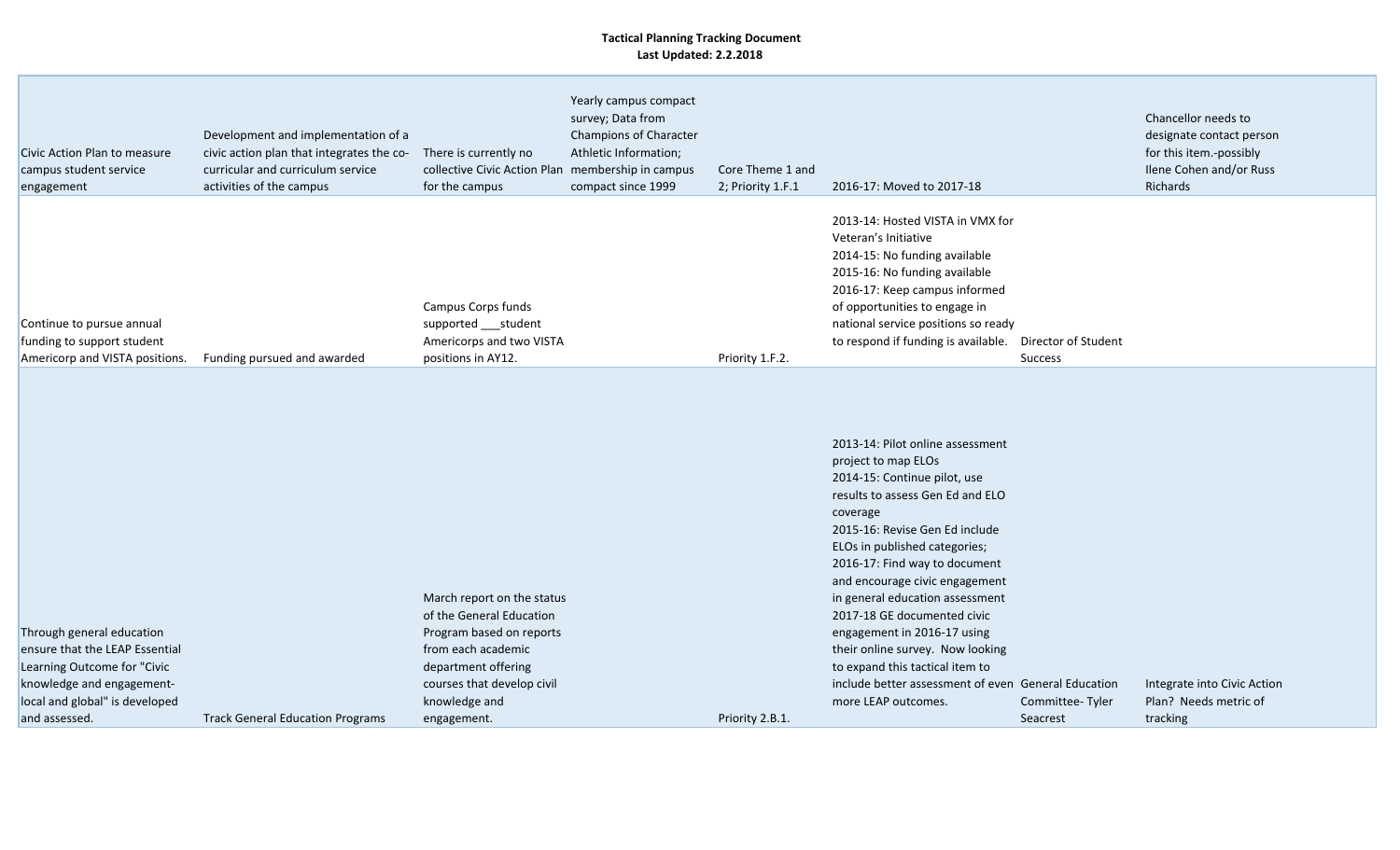| 100% of faculty, staff and new<br>students receive Title IX training<br>through new student orientation,<br>and mandatory campus<br>meetings, faculty and staff<br>meetings. | Documentation from annual records of<br>participants in Title IX training            | Maintain a record of which<br>faculty and staff have<br>attended mandatory<br>meetings and which<br>students have attended<br>orientation.                                                                                                                                                                                                                             | Documentation through<br>Vice Chancellor of Finance<br>and Dean of Students | Priority 2.C.1. | 2013-14: 85% faculty/staff<br>attendance<br>2014-15: 87% faculty/staff<br>attendance<br>2015-16: 63% faculty/staff<br>attendance<br>2016-17: Haven and Everfi online<br>training began. System allows<br>human resources to follow up<br>with those who have not<br>completed. 100% compliance<br>achieved. | Vice Chancellor of<br>Finance and Dean of<br>Students |                                                      |
|------------------------------------------------------------------------------------------------------------------------------------------------------------------------------|--------------------------------------------------------------------------------------|------------------------------------------------------------------------------------------------------------------------------------------------------------------------------------------------------------------------------------------------------------------------------------------------------------------------------------------------------------------------|-----------------------------------------------------------------------------|-----------------|-------------------------------------------------------------------------------------------------------------------------------------------------------------------------------------------------------------------------------------------------------------------------------------------------------------|-------------------------------------------------------|------------------------------------------------------|
| 50% of students perform campus<br>or community service through<br>class service-learning projects,<br>athletic programs, and student<br>clubs.                               | Documentation through<br>implementation of the civic action plan involved in service | In April of each year have<br>all course instructors who<br>include service learning in<br>their courses, every<br>athletic coach, and every<br>student club submit a list<br>of students who have<br>performed service along<br>with a description of that<br>service. In May of each<br>year prepare a summary<br>report that includes the<br>percentage of students |                                                                             | Priority 2.D.1. | 2015-16: Initial discussion of the<br>use of co-curricular transcripts to<br>assist in tracking this information.<br>2016-17: Metrics to measure<br>participation in these areas needs<br>to be developed. NSSE data will<br>assist. Moved method to measure<br>to 2017-18                                  | Russ, Ilene, Anneliese tracking, NSESE data           | Integrate into Civic Action<br>Plan? Needs metric of |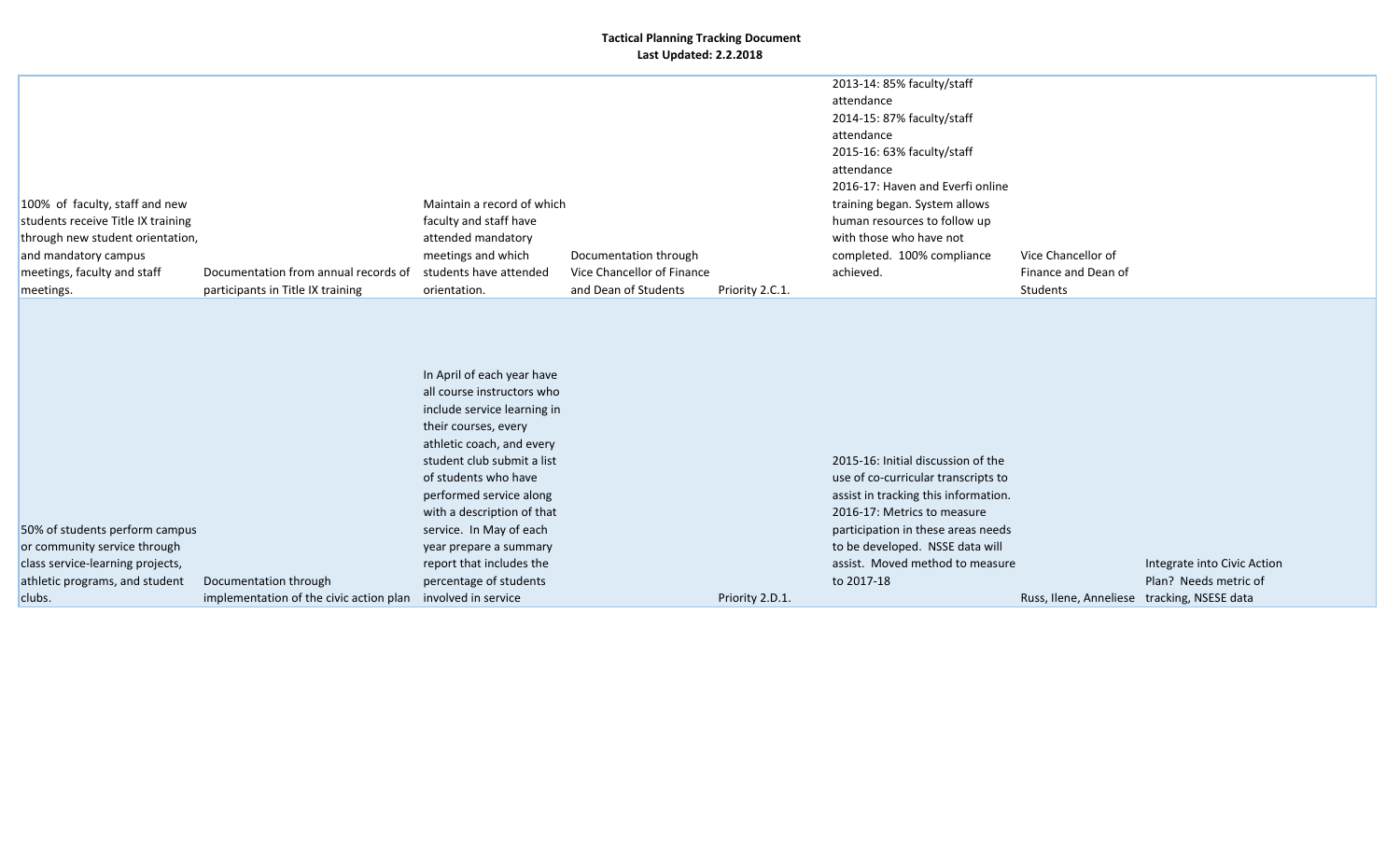| 2013-14: 72% Bachelor<br>Seeking/58% Associate<br>Seeking/65% Combined<br>2014-15: 70% Bachelor<br>Seeking/59% Associate<br>Seeking/66% Combined<br>2015-16: 70% Bachelor<br>Seeking/60% Associate<br>Seeking/66% Combined<br>2016-17: 69% Bachelor<br>Seeking/59% Associate<br>Seeking/66% Combined<br>2017-18: 72% Bachelor Seeking/<br>Improve the three-year rolling<br>average for student retention by<br>3-year average (2009-11)<br>54% Associate Seeking/66%<br>one percent of total freshman<br><b>Student Success;</b><br>bachelor student retention Retention Reports for<br>combined<br><b>Institutional Research</b><br>is 71%.<br>Degree Seeking Students<br>Priority 2.E.1.<br>students each year.<br><b>Retention Reports</b><br>2013-14: 45% Bachelor Cohort<br>Rate/37% All Cohort Rate<br>2014-15: 54% Bachelor Cohort<br>Rate/46% All Cohort Rate<br>2015-16: 40% Bachelor Cohort<br>Rate/38% All Cohort Rate<br>2016-17: 59% Bachelor Cohort<br>Rate/45% All Cohort Rate<br>BA GR150 was 45% for<br>2017-18: 57% Bachelor Cohort<br>Increase IPEDs graduation rates<br>FY07. BA GR200 was 34% Graduation Reports<br>Rate/ 43% All Cohort Rate |  |  |  |  |
|---------------------------------------------------------------------------------------------------------------------------------------------------------------------------------------------------------------------------------------------------------------------------------------------------------------------------------------------------------------------------------------------------------------------------------------------------------------------------------------------------------------------------------------------------------------------------------------------------------------------------------------------------------------------------------------------------------------------------------------------------------------------------------------------------------------------------------------------------------------------------------------------------------------------------------------------------------------------------------------------------------------------------------------------------------------------------------------------------------------------------------------------------------------------|--|--|--|--|
|                                                                                                                                                                                                                                                                                                                                                                                                                                                                                                                                                                                                                                                                                                                                                                                                                                                                                                                                                                                                                                                                                                                                                                     |  |  |  |  |
|                                                                                                                                                                                                                                                                                                                                                                                                                                                                                                                                                                                                                                                                                                                                                                                                                                                                                                                                                                                                                                                                                                                                                                     |  |  |  |  |
|                                                                                                                                                                                                                                                                                                                                                                                                                                                                                                                                                                                                                                                                                                                                                                                                                                                                                                                                                                                                                                                                                                                                                                     |  |  |  |  |
|                                                                                                                                                                                                                                                                                                                                                                                                                                                                                                                                                                                                                                                                                                                                                                                                                                                                                                                                                                                                                                                                                                                                                                     |  |  |  |  |
|                                                                                                                                                                                                                                                                                                                                                                                                                                                                                                                                                                                                                                                                                                                                                                                                                                                                                                                                                                                                                                                                                                                                                                     |  |  |  |  |
|                                                                                                                                                                                                                                                                                                                                                                                                                                                                                                                                                                                                                                                                                                                                                                                                                                                                                                                                                                                                                                                                                                                                                                     |  |  |  |  |
|                                                                                                                                                                                                                                                                                                                                                                                                                                                                                                                                                                                                                                                                                                                                                                                                                                                                                                                                                                                                                                                                                                                                                                     |  |  |  |  |
|                                                                                                                                                                                                                                                                                                                                                                                                                                                                                                                                                                                                                                                                                                                                                                                                                                                                                                                                                                                                                                                                                                                                                                     |  |  |  |  |
|                                                                                                                                                                                                                                                                                                                                                                                                                                                                                                                                                                                                                                                                                                                                                                                                                                                                                                                                                                                                                                                                                                                                                                     |  |  |  |  |
|                                                                                                                                                                                                                                                                                                                                                                                                                                                                                                                                                                                                                                                                                                                                                                                                                                                                                                                                                                                                                                                                                                                                                                     |  |  |  |  |
|                                                                                                                                                                                                                                                                                                                                                                                                                                                                                                                                                                                                                                                                                                                                                                                                                                                                                                                                                                                                                                                                                                                                                                     |  |  |  |  |
|                                                                                                                                                                                                                                                                                                                                                                                                                                                                                                                                                                                                                                                                                                                                                                                                                                                                                                                                                                                                                                                                                                                                                                     |  |  |  |  |
|                                                                                                                                                                                                                                                                                                                                                                                                                                                                                                                                                                                                                                                                                                                                                                                                                                                                                                                                                                                                                                                                                                                                                                     |  |  |  |  |
|                                                                                                                                                                                                                                                                                                                                                                                                                                                                                                                                                                                                                                                                                                                                                                                                                                                                                                                                                                                                                                                                                                                                                                     |  |  |  |  |
|                                                                                                                                                                                                                                                                                                                                                                                                                                                                                                                                                                                                                                                                                                                                                                                                                                                                                                                                                                                                                                                                                                                                                                     |  |  |  |  |
|                                                                                                                                                                                                                                                                                                                                                                                                                                                                                                                                                                                                                                                                                                                                                                                                                                                                                                                                                                                                                                                                                                                                                                     |  |  |  |  |
|                                                                                                                                                                                                                                                                                                                                                                                                                                                                                                                                                                                                                                                                                                                                                                                                                                                                                                                                                                                                                                                                                                                                                                     |  |  |  |  |
|                                                                                                                                                                                                                                                                                                                                                                                                                                                                                                                                                                                                                                                                                                                                                                                                                                                                                                                                                                                                                                                                                                                                                                     |  |  |  |  |
|                                                                                                                                                                                                                                                                                                                                                                                                                                                                                                                                                                                                                                                                                                                                                                                                                                                                                                                                                                                                                                                                                                                                                                     |  |  |  |  |
|                                                                                                                                                                                                                                                                                                                                                                                                                                                                                                                                                                                                                                                                                                                                                                                                                                                                                                                                                                                                                                                                                                                                                                     |  |  |  |  |
|                                                                                                                                                                                                                                                                                                                                                                                                                                                                                                                                                                                                                                                                                                                                                                                                                                                                                                                                                                                                                                                                                                                                                                     |  |  |  |  |
|                                                                                                                                                                                                                                                                                                                                                                                                                                                                                                                                                                                                                                                                                                                                                                                                                                                                                                                                                                                                                                                                                                                                                                     |  |  |  |  |
|                                                                                                                                                                                                                                                                                                                                                                                                                                                                                                                                                                                                                                                                                                                                                                                                                                                                                                                                                                                                                                                                                                                                                                     |  |  |  |  |
|                                                                                                                                                                                                                                                                                                                                                                                                                                                                                                                                                                                                                                                                                                                                                                                                                                                                                                                                                                                                                                                                                                                                                                     |  |  |  |  |
|                                                                                                                                                                                                                                                                                                                                                                                                                                                                                                                                                                                                                                                                                                                                                                                                                                                                                                                                                                                                                                                                                                                                                                     |  |  |  |  |
|                                                                                                                                                                                                                                                                                                                                                                                                                                                                                                                                                                                                                                                                                                                                                                                                                                                                                                                                                                                                                                                                                                                                                                     |  |  |  |  |
| for FY05.<br>available in IPEDS<br><b>Institutional Research</b><br><b>IPEDS</b> graduation reports<br>Priority 2.E.2.<br>by two percent per year.                                                                                                                                                                                                                                                                                                                                                                                                                                                                                                                                                                                                                                                                                                                                                                                                                                                                                                                                                                                                                  |  |  |  |  |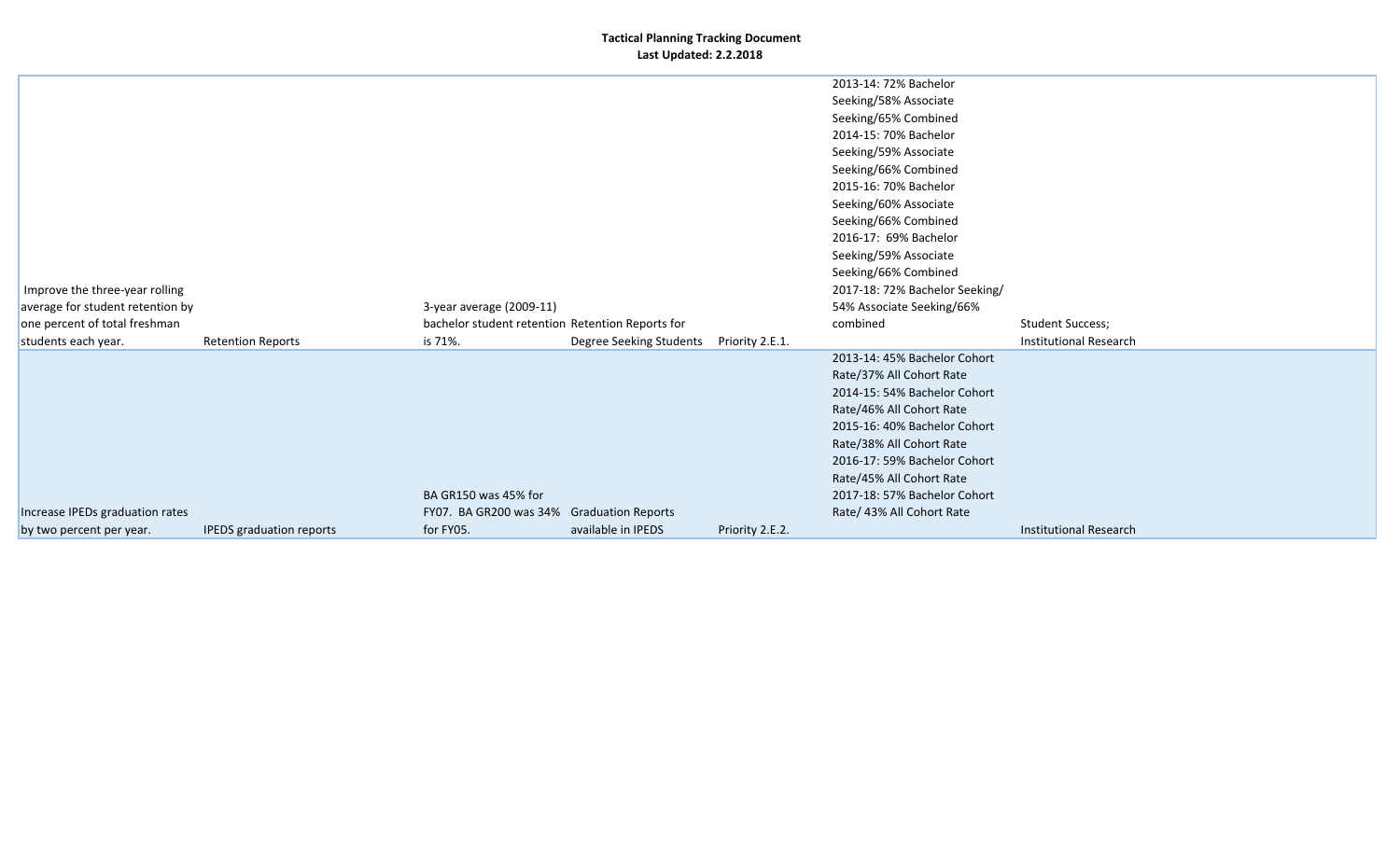|                                |                                   |                                                   |                            |                 | 2013-14: Fall 2012 Cohort-71%                            |                               |
|--------------------------------|-----------------------------------|---------------------------------------------------|----------------------------|-----------------|----------------------------------------------------------|-------------------------------|
|                                |                                   |                                                   |                            |                 | Bachelor/58% Associate/66%                               |                               |
|                                |                                   |                                                   |                            |                 | Combined                                                 |                               |
|                                |                                   |                                                   |                            |                 | 2014-15: Fall 2013 Cohort-65%                            |                               |
|                                |                                   |                                                   |                            |                 | Bachelor/64% Associate/64%                               |                               |
|                                |                                   |                                                   |                            |                 | Combined                                                 |                               |
|                                |                                   |                                                   |                            |                 | 2015-16: Fall 2014 Cohort-73%                            |                               |
|                                |                                   |                                                   |                            |                 | Bachelor/ 63% Associate/67%                              |                               |
|                                |                                   |                                                   |                            |                 | Combined                                                 |                               |
|                                |                                   |                                                   |                            |                 | 2016-17: Fall 2015 Cohort-68%                            |                               |
|                                |                                   |                                                   |                            |                 | Bachelor/ 55% Associate/ 64%                             |                               |
|                                |                                   |                                                   |                            |                 | <b>Combined Rate</b>                                     |                               |
|                                |                                   |                                                   |                            |                 | 2017-18: Fall 2016 Cohort-75%                            |                               |
| Attain an average freshman to  |                                   | Freshman to sophomore                             |                            |                 | Bachelor/46% Associate/64%                               |                               |
| sophomore retention rate of 80 |                                   | retention rate was 75% for Year to Year Retention |                            |                 | <b>Combined Rate</b>                                     |                               |
| percent.                       | <b>Retention Reports</b>          | Fall 2011 Bachelor cohort. Reports                |                            | Priority 2.E.3. |                                                          | <b>Institutional Research</b> |
|                                |                                   |                                                   |                            |                 |                                                          |                               |
|                                |                                   | The IPEDS Fall 2007 GR150                         |                            |                 |                                                          |                               |
|                                |                                   | was 26% for student                               |                            |                 |                                                          |                               |
|                                |                                   | athletes and 37% for all                          |                            |                 |                                                          |                               |
|                                |                                   | students. Transfers made                          |                            |                 | 2014-15: Developed graduation                            |                               |
|                                |                                   | up 65% of the Fall 2007                           |                            |                 | tracking systems for transfers                           |                               |
|                                |                                   | cohort but are not                                |                            |                 | 2015-16: Implemented transfer                            |                               |
|                                |                                   | included in the IPEDS                             |                            |                 | graduation tracking system                               |                               |
|                                |                                   | methodology. This                                 |                            |                 | 2016-17:Developed reports that                           |                               |
|                                |                                   | disadvantages programs                            |                            |                 | measure graduation progress for                          |                               |
|                                | Reports are available that track  | with high numbers of                              |                            |                 | all students by student type and                         |                               |
| Measure graduation success for | graduation for all degree seeking | transfer students, e.g.                           | Retention and Graduation   |                 | class.                                                   |                               |
| 100% of students.              | students                          | athletics                                         | Reports                    | Priority 2.E.4. |                                                          | <b>Institutional Research</b> |
|                                |                                   |                                                   |                            |                 |                                                          |                               |
|                                |                                   |                                                   |                            |                 |                                                          |                               |
|                                |                                   | In fall 2011, 70% of UMW                          |                            |                 |                                                          |                               |
|                                |                                   | classes enrolled between                          |                            |                 |                                                          |                               |
|                                |                                   | 11 and 30 students and                            |                            |                 | 2013-14: Average class size 15.94                        |                               |
|                                |                                   | the average class size was                        |                            |                 | 2014-15: Average class size 14.96                        |                               |
| Maintain small class sizes in  |                                   | 15.5. Class size has not                          | Average Class Size Reports |                 | 2015-16: Average class size 14.92                        |                               |
| support of experience on and   |                                   | exceed 40 students since                          | broken down into campus    |                 | 2016-17: Average class size 16.22 Provost; Institutional |                               |
| experiential learning          | Average Class Size Reports        | fall 2004.                                        | vs off campus reporting    | Priority 3.A.1. |                                                          | Research                      |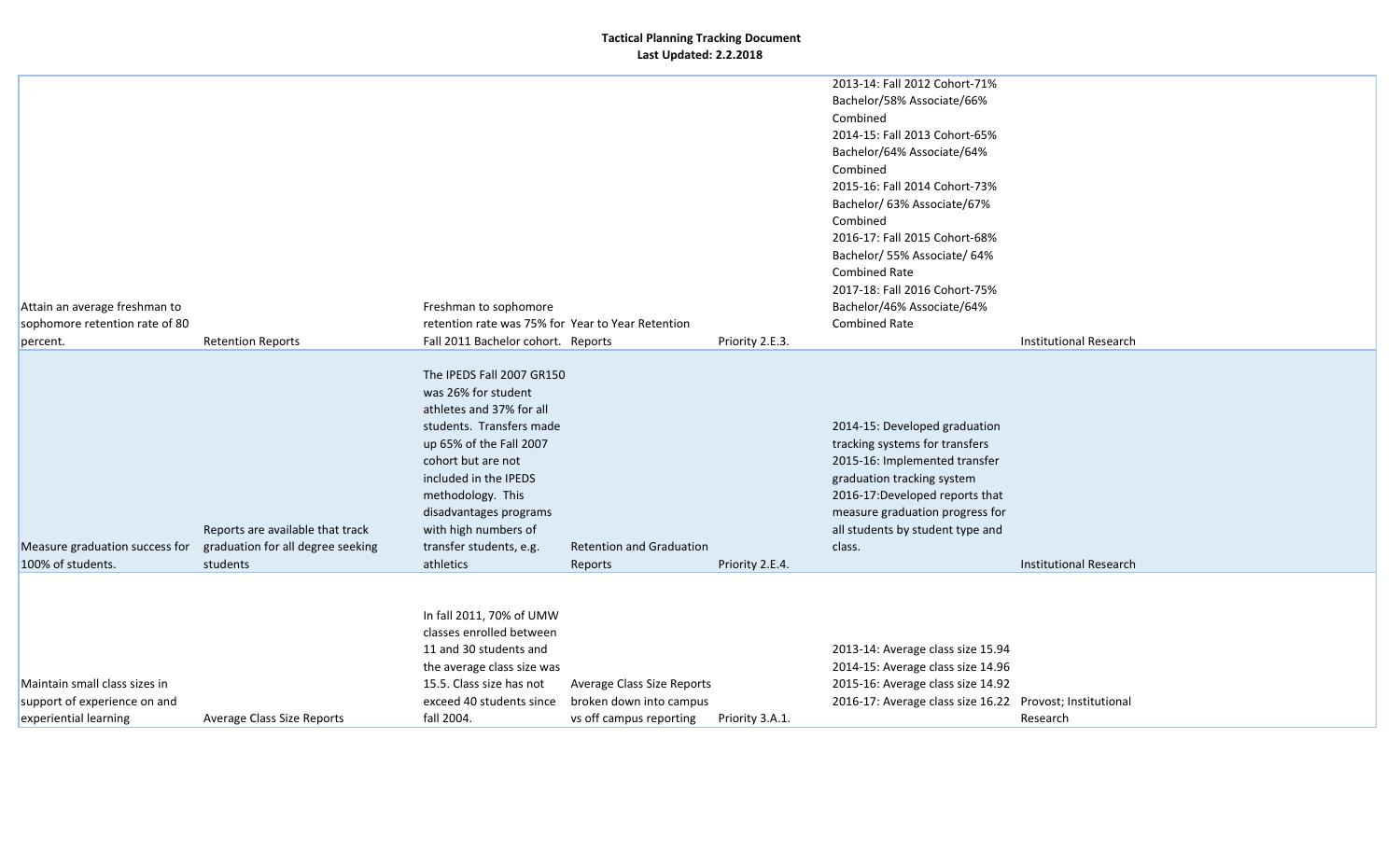|                                                                   |                             |                                                                        |                 | 2013-14: 22% of courses had less                                                                                                                                                                                                                                                                                          |                                                        |                                               |  |
|-------------------------------------------------------------------|-----------------------------|------------------------------------------------------------------------|-----------------|---------------------------------------------------------------------------------------------------------------------------------------------------------------------------------------------------------------------------------------------------------------------------------------------------------------------------|--------------------------------------------------------|-----------------------------------------------|--|
|                                                                   |                             |                                                                        |                 | than ten students                                                                                                                                                                                                                                                                                                         |                                                        |                                               |  |
|                                                                   |                             |                                                                        |                 | 2014-15: 25% of courses had less                                                                                                                                                                                                                                                                                          |                                                        |                                               |  |
|                                                                   |                             |                                                                        |                 | than ten students                                                                                                                                                                                                                                                                                                         |                                                        |                                               |  |
|                                                                   |                             |                                                                        |                 | 2015-16: 24% of courses had less                                                                                                                                                                                                                                                                                          |                                                        |                                               |  |
|                                                                   | 25% of UMW classes          |                                                                        |                 | than ten students                                                                                                                                                                                                                                                                                                         |                                                        |                                               |  |
| Maintain or reduce the percent                                    | enrolled less than ten      |                                                                        |                 | 2016-17:20% of courses had less                                                                                                                                                                                                                                                                                           |                                                        |                                               |  |
| of low-enrolled courses (<10                                      | students in fall 2011. This |                                                                        |                 | than ten students                                                                                                                                                                                                                                                                                                         | Provost; Faculty;                                      |                                               |  |
| students) to less than 30.<br>Through Average Class Size Reports  |                             | represents a five year low. Average Class Size Reports Priority 3.A.2. |                 |                                                                                                                                                                                                                                                                                                                           | Institutional Research                                 |                                               |  |
| Develop and maintain Enrollment<br>Management Plan that addresses | Internal recruitment        | <b>Entering Student Profile</b>                                        |                 | 2014-15: Recruitment<br>management plan drafted<br>2015-16: Completed recruitment<br>management plan; Introduced<br>proposal for the development of<br>an Enrollment Management<br>Team.<br>2016-17: Continue to encourage<br>administrative leadership<br>regarding the development of an<br>Enrollment Management Team. | Academic and<br>Administrative<br>Council; Admissions; | Integrate into Strategic                      |  |
| strategies for recruiting "best-fit"                              | strategies are not widely   | and Graduating Student                                                 |                 | SEM Team approved                                                                                                                                                                                                                                                                                                         |                                                        | Institutional Research, Enrollment Management |  |
| students.                                                         | available.                  | Profile Reports                                                        | Priority 3.B.1. |                                                                                                                                                                                                                                                                                                                           | Ilene and Charity                                      | Plan Initiative                               |  |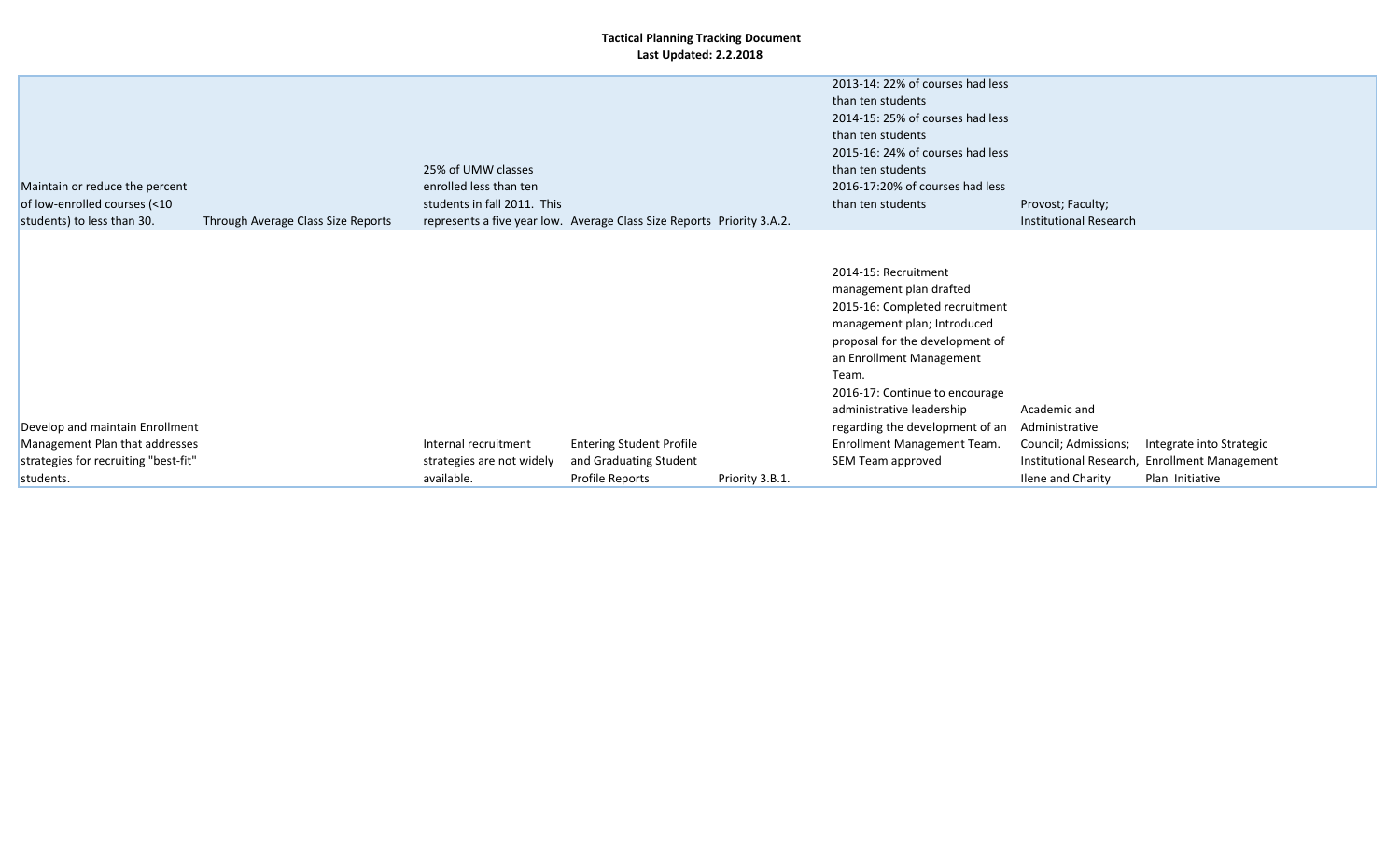|                                  |                             |                          |                                   |                 | 2013-14: 8% minority enrollment   |                     |                          |
|----------------------------------|-----------------------------|--------------------------|-----------------------------------|-----------------|-----------------------------------|---------------------|--------------------------|
|                                  |                             |                          |                                   |                 | 2014-15: 9% minority enrollment;  |                     |                          |
|                                  |                             |                          |                                   |                 | participated in Native American   |                     |                          |
|                                  |                             |                          |                                   |                 | recruitment fairs                 |                     |                          |
|                                  |                             |                          |                                   |                 | 2015-16: 10% minority             |                     |                          |
|                                  |                             |                          |                                   |                 | enrollment; continued             |                     |                          |
|                                  |                             |                          |                                   |                 | recruitment effort with Native    |                     |                          |
|                                  |                             |                          |                                   |                 |                                   |                     |                          |
|                                  |                             |                          |                                   |                 | American population; increase     |                     |                          |
|                                  |                             |                          |                                   |                 | Hawaiian & Alaskan recruitment.   |                     |                          |
|                                  |                             |                          |                                   |                 | 2016-17: Continue to grow         |                     |                          |
|                                  |                             |                          |                                   |                 | recruitment efforts in diverse    |                     |                          |
|                                  |                             |                          |                                   |                 | areas including Native American   |                     |                          |
|                                  |                             |                          |                                   |                 | students in Montana as well as    |                     |                          |
|                                  |                             |                          |                                   |                 | Native Alaskan and Hawaiian       |                     |                          |
|                                  |                             |                          |                                   |                 | populations.                      |                     |                          |
|                                  |                             |                          |                                   |                 | 2017-18:Admissions continues to   |                     |                          |
|                                  |                             | Minority enrollments     |                                   |                 | recruit in diverse areas and uses |                     | participation in Native  |
|                                  |                             | averaged 5% between      |                                   |                 | new multicultural center as a     |                     | American Scholar         |
| Increase minority enrollments by |                             | 2009 and 2011. The 10-yr |                                   |                 | resource when visiting with new   | Admissions          | program, Multi-cultural  |
| 0.05 of a percentage point each  |                             | average between 2001     | <b>IPEDS Ethnicity Enrollment</b> |                 | students                          | Department; Student | center, athletic support |
| year.                            | Reports for IPEDS Ethnicity | and 2011 was 4.8%.       | Reporting                         | Priority 3.C.1. |                                   | <b>Success</b>      | through coaches          |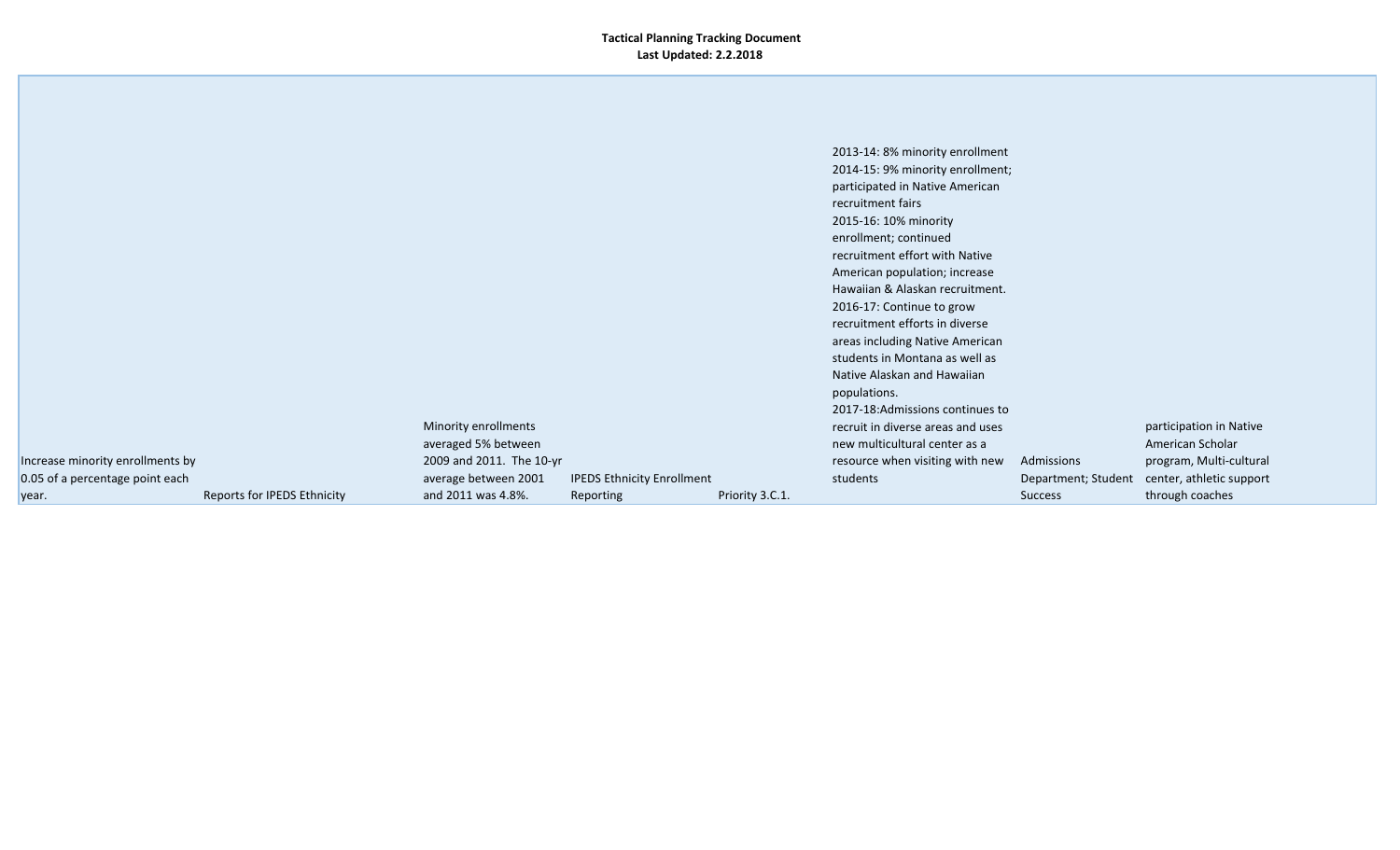|                                |                               |                          |                           |                 | 2013-14 3 MUS Scholars                                   |                |
|--------------------------------|-------------------------------|--------------------------|---------------------------|-----------------|----------------------------------------------------------|----------------|
|                                |                               |                          |                           |                 | 2014-15 2 MUS Scholars                                   |                |
|                                |                               |                          |                           |                 | 2015-16 4 MUS scholars                                   |                |
|                                |                               |                          |                           |                 | 2016-17 Increase communication                           |                |
|                                |                               |                          |                           |                 | and recruitment with high schools                        |                |
|                                |                               |                          |                           |                 | that have a previous high number                         |                |
|                                |                               |                          |                           |                 | of MUS scholars as well as                               |                |
|                                |                               |                          |                           |                 | promoting the visibility of MUS                          |                |
|                                |                               | MUS Scholar enrollments  |                           |                 | scholars on campus to encourage                          |                |
|                                |                               | reached an institutional |                           |                 | more students to apply.                                  |                |
|                                |                               | high of 14 in AY07. Two  |                           |                 | 2017-18: Used information from                           |                |
|                                |                               | MUS Scholars enrolled in |                           |                 | MUS to identify high schools in                          |                |
|                                |                               | AY13. The 5-year average |                           |                 | MOntana that award most MUS                              |                |
| Increase MUS Scholar           |                               | between AY10 and AY14    |                           |                 | scholars and use that information Admissions             |                |
| enrollments to more than 4 per | Documentation of MUS Scholars | was 4 MUS Scholars per   | Retention reports related |                 | to arrange high school visits in the Department; Student |                |
| year.                          | enrolled and retatined        | year.                    | to MUS Scholar students   | Priority 3.C.2. | state.                                                   | Success, Susan |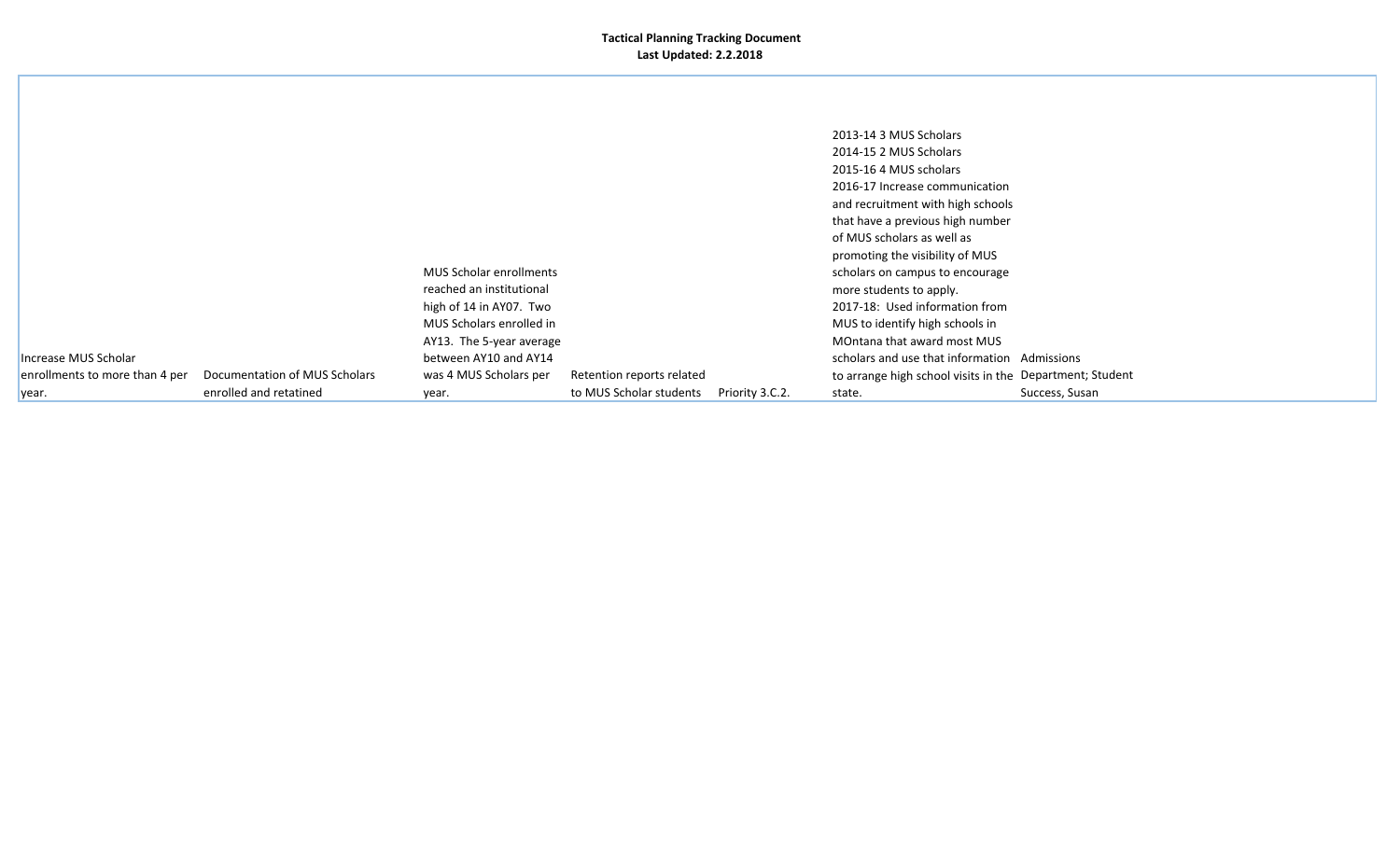|                                                                                        |                                               |                              |                 | 2013-14 09-13 average: 289.4;       |                          |
|----------------------------------------------------------------------------------------|-----------------------------------------------|------------------------------|-----------------|-------------------------------------|--------------------------|
|                                                                                        |                                               |                              |                 | admissions targeted states that     |                          |
|                                                                                        |                                               |                              |                 | showed high yield potential,        |                          |
|                                                                                        |                                               |                              |                 | specifically WUE states in          |                          |
|                                                                                        |                                               |                              |                 | recruitment plan.                   |                          |
|                                                                                        |                                               |                              |                 | 2014-15 10-14 average 296.2;        |                          |
|                                                                                        |                                               |                              |                 | Regional admissions                 |                          |
|                                                                                        |                                               |                              |                 | representative located in the       |                          |
|                                                                                        |                                               |                              |                 | Midwest added to target non-        |                          |
|                                                                                        |                                               |                              |                 | resident students. WUE states       |                          |
|                                                                                        |                                               |                              |                 | continue to be main target.         |                          |
|                                                                                        |                                               |                              |                 | 2015-16 11-15 average 299.4;        |                          |
|                                                                                        |                                               |                              |                 | Began outreach to faculty, staff,   |                          |
|                                                                                        |                                               |                              |                 | and administration discussing how   |                          |
|                                                                                        |                                               |                              |                 | to target out-of-state students     |                          |
|                                                                                        |                                               |                              |                 | better.                             |                          |
|                                                                                        |                                               |                              |                 | 2016-17 Develop out-of-state        |                          |
|                                                                                        | Non-resident enrollments                      |                              |                 | mentorship program working with     |                          |
|                                                                                        | hit a high of 306 in fall                     |                              |                 | University Alumni and Friend        |                          |
| Seek to achieve a 5-year average                                                       | 2012 and averaged 285                         |                              |                 | Association as resources to recruit |                          |
| fall year enrollment of 300 non-                                                       | between fall 2008 and fall Semester Residency |                              |                 | out-of-state students.              |                          |
| resident students.<br>Through Fall Residency Reports                                   | 2012.                                         | Reports                      | Priority 3.C.3. |                                     | Admissions; Registrar    |
|                                                                                        |                                               |                              |                 | 2013-14: Staff professional         |                          |
|                                                                                        |                                               |                              |                 | development completed available     |                          |
|                                                                                        |                                               |                              |                 | in VC Finance office                |                          |
|                                                                                        |                                               |                              |                 | 2014-15: Staff professional         |                          |
|                                                                                        |                                               |                              |                 | development completed available     |                          |
|                                                                                        |                                               |                              |                 | in VC Finance office                |                          |
|                                                                                        |                                               |                              |                 | 2015-16: Due to office transitions, |                          |
|                                                                                        | Staff development budget                      |                              |                 | list was not maintained in 2015-16  |                          |
|                                                                                        | allows for in-state travel                    |                              |                 | 2016-17: Reinstitute tracking of    |                          |
|                                                                                        | for off-site training and                     | Tracking through the Vice    |                 | staff professional development      |                          |
| Increase on-site staff training                                                        | two speakers for on-site                      | <b>Chancellor of Finance</b> |                 | completed.                          |                          |
| opportunities to three per year.<br>Documentation of training opportunities trainings. |                                               | Office                       | Priority 4.A.1. |                                     | <b>Human Resources</b>   |
| Continue to increase budget for                                                        | The faculty development                       |                              |                 |                                     |                          |
| faculty development by \$1,000                                                         | budget in FY13 was                            |                              |                 |                                     |                          |
| Documentation from Budget<br>per year.                                                 | \$16,600.                                     |                              | Priority 4.A.2. |                                     | <b>Provost and Susan</b> |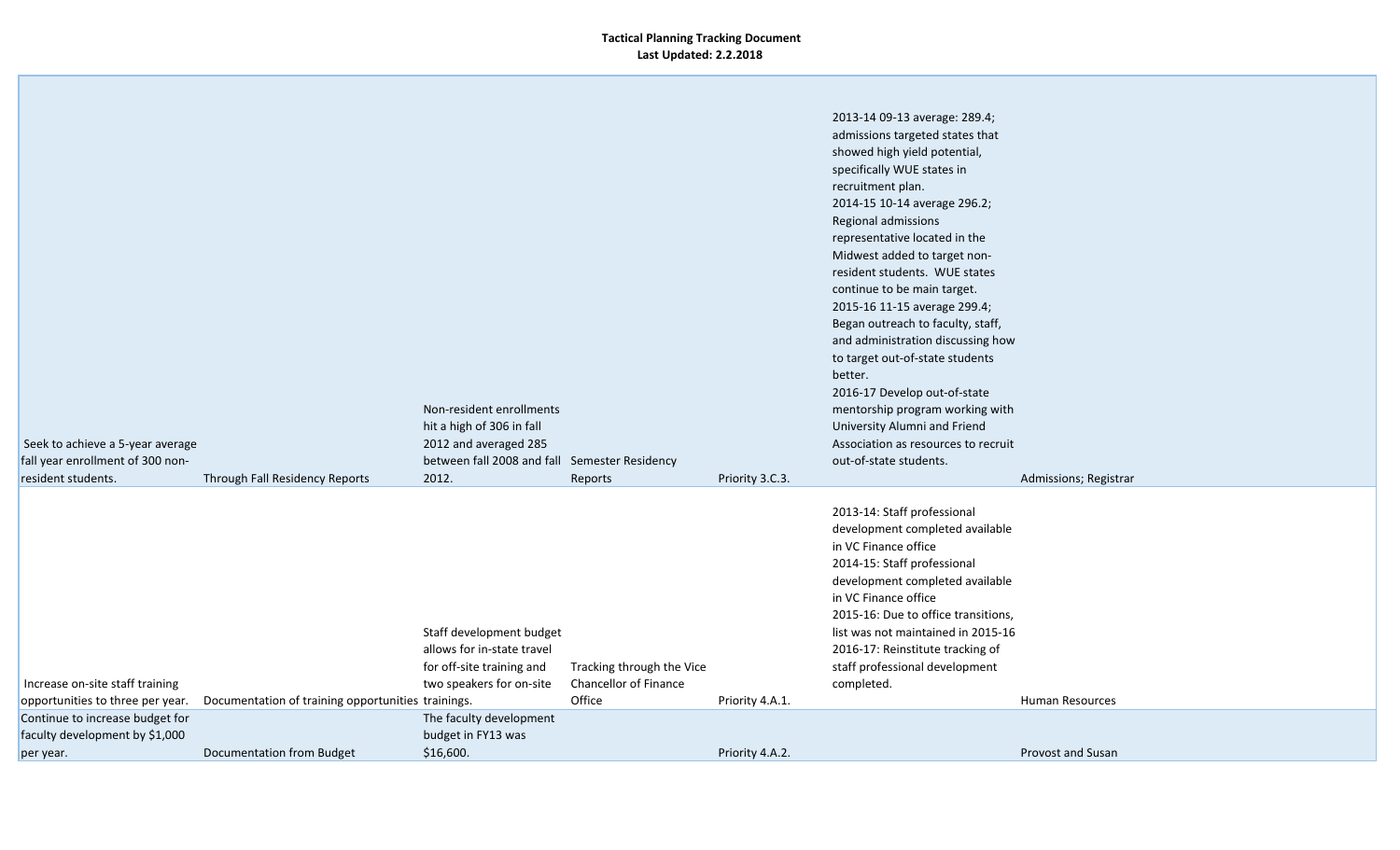|                                   |                             |                 | 2014-15: A fall semester new                         |                          |                      |
|-----------------------------------|-----------------------------|-----------------|------------------------------------------------------|--------------------------|----------------------|
| Revise new faculty orientation    | New faculty orientation     |                 | faculty orientation offered by                       |                          |                      |
| processes to be ongoing           | processes are not well      |                 | Interim Assistant Provost                            |                          |                      |
| throughout first year and to      | developed and frequently    |                 | 2015-16: Fall semester new                           |                          |                      |
| focus on unique job attributes    | default to ad hoc on-the-   |                 | faculty orientation continued                        |                          |                      |
| related to the University mission | job-training within         |                 | 2016-17: Moved to 2017-18                            |                          |                      |
| and core themes.                  | departments.                | Priority 4.A.3. |                                                      | Provost                  |                      |
|                                   |                             |                 |                                                      |                          |                      |
| Revise new staff orientation      | New staff orientation       |                 |                                                      |                          |                      |
| processes to be ongoing           | processes are not well      |                 |                                                      |                          |                      |
| througout first year and to focus | developed and frequently    |                 |                                                      |                          |                      |
| on unique job attributes related  | default to ad hoc on-the-   |                 |                                                      | Vice Chancellor of       |                      |
| to University mission and core    | job-training within         |                 | 2017-18: Developing an online                        | Finance/Human            |                      |
| themes.                           | departments.                | Priority 4.A.3. | orientation                                          | Resources                |                      |
|                                   |                             |                 |                                                      |                          |                      |
|                                   | The University includes     |                 |                                                      |                          |                      |
|                                   | faculty and staff in        |                 |                                                      |                          |                      |
|                                   | important planning          |                 |                                                      |                          |                      |
|                                   | efforts. Faculty and staff  |                 | 2016-17: Faculty Forums hosted                       |                          | How do you track     |
| Engage faculty and staff in       | inclusion results in better |                 | by Provost and Chancellor;                           |                          | "engagement"?        |
| collaborative planning efforts to | planning, wider             |                 | Understanding the strategic plan                     |                          | Committee minutes,   |
| improve facilities, technology,   | understanding, and shared   |                 | sessions held for all faculty and                    | Chancellor/Provost/Vi    | budget forum, master |
| and administrative processes.     | responsibility.             | Priority 4.A.4. | staff throughout the fall semester ce Chancellor     |                          | plan forum           |
|                                   |                             |                 |                                                      |                          |                      |
| Improve and expand diversity      |                             |                 |                                                      |                          |                      |
| training. Possible improvements   |                             |                 |                                                      | Vice Chancelor of        |                      |
| might include bringing in outside |                             |                 |                                                      | Finance/Dean of          |                      |
| speakers and including diversity  | Currently conduct           |                 | 2016-17: Re-evaluate measurable Students/Director of |                          |                      |
| topics in new employee training   | mandatory Title VII and IX  |                 | objective-may be redundant with Student Success; and |                          |                      |
| programs.                         | trainings.                  | Priority 4.B.1. | other metrics.                                       | <b>Athletic Director</b> |                      |
|                                   |                             |                 |                                                      |                          |                      |
|                                   | Roughly 8% of Montanans     |                 |                                                      |                          |                      |
|                                   | were reported as being      |                 |                                                      |                          |                      |
|                                   | more than one race in the   |                 |                                                      | Vice Chancelor of        |                      |
| Create a professional campus      | 2000 Census. In 2013,       |                 |                                                      | Finance/Dean of          |                      |
| community that is more racially   | racial minorities           |                 |                                                      | Students/Director of     |                      |
| diverse than the State of         | comprised 1 % of the        |                 | 2016-17: Re-evaluate measurable Student Success; and |                          |                      |
| Montana.                          | faculty and staff.          | Priority 4.B.2. | objective. What is the metrics?                      | <b>Athletic Director</b> |                      |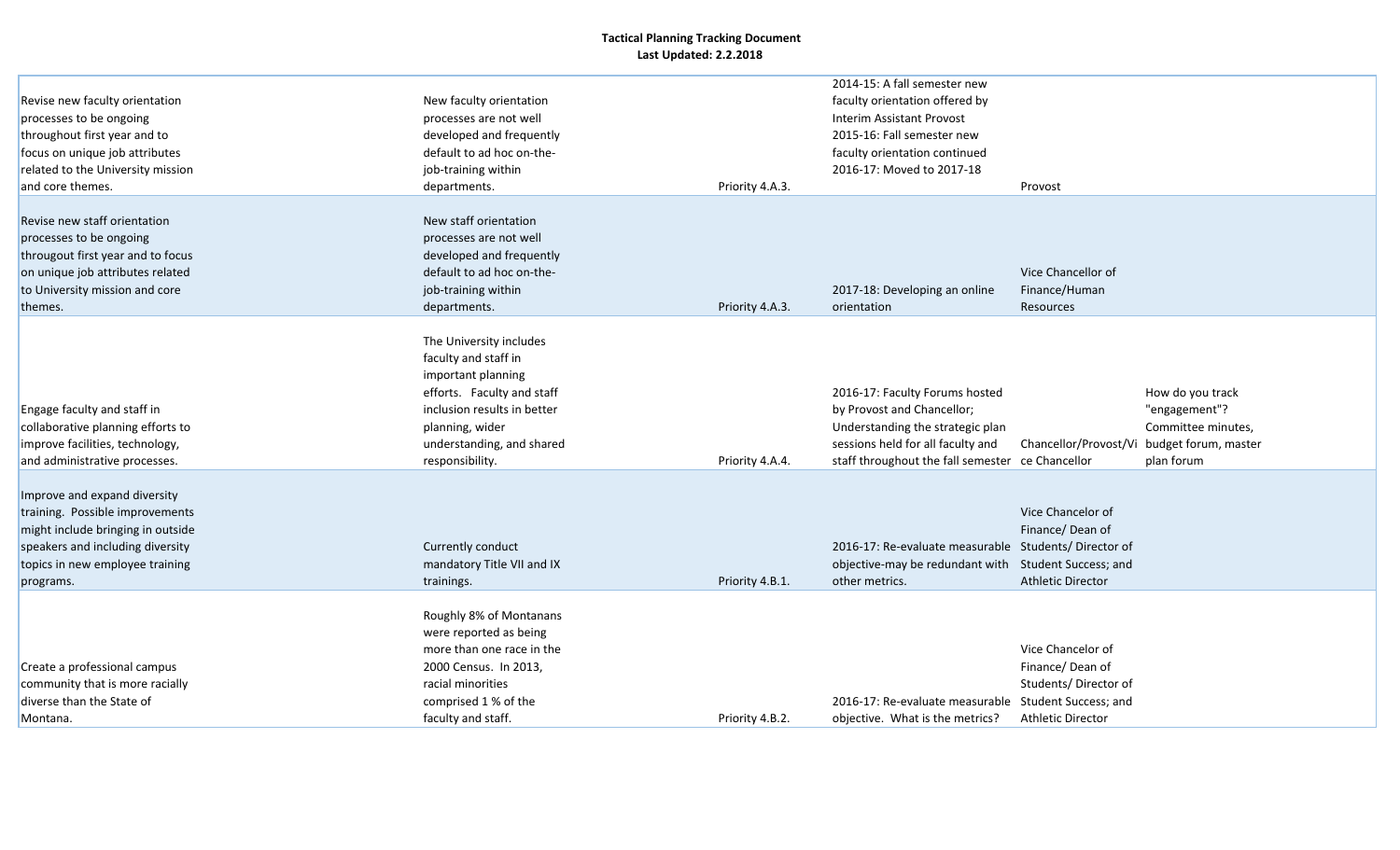| Continue to budget and advocate<br>for cost-of-living increases.                                                                                           | Since the 2009 recession,<br>MUS employees have<br>realized greater cost-of-<br>living increases than other<br>state employees.                                                                    | <b>CUPA survey</b> | Priority 4.C.2. | 2016-17: In progress. A metrics<br>needs to be set to determine how Vice Chancellor of<br>success will be measured.                                                                                                                                                                                                                       | Finance                                             |             |
|------------------------------------------------------------------------------------------------------------------------------------------------------------|----------------------------------------------------------------------------------------------------------------------------------------------------------------------------------------------------|--------------------|-----------------|-------------------------------------------------------------------------------------------------------------------------------------------------------------------------------------------------------------------------------------------------------------------------------------------------------------------------------------------|-----------------------------------------------------|-------------|
| Initiate architectural planning<br>phase to determine the needs<br>and costs of upgrading athletic<br>facilities.                                          | The athletic facility was<br>built during the 1970s. It<br>is a dated facility that<br>doesn't meet current co-<br>curricular programming<br>demands.                                              |                    | Priority 5.A.4. | 2015-16: Developed list of the<br>present and future needs of the<br>athletic facilities correlating with<br>proposed improvements in the<br>updated campus master plan.<br>2016-17: Continues in progress.<br>Need to determine how success<br>will be measured for this goal.                                                           | Athletic Director and<br>Facilities                 | In progress |
| Conduct biennial assessment to<br>Identify, prioritize and address<br>capital renewal and deferred<br>maintenance needs and<br>accomplish funded projects. | The Long Range Building<br>Plan (LRBP) and Auxiliary<br>Capital Plan (ACP) are<br>reviewed biennially.<br>Current LRPB and ACP<br>projects include Main Hall<br>Phase III and Matthews<br>Seismic. |                    | Priority 5.B.2. | 2015-16: Library heating pipe<br>replacement (high priority project)<br>was funded and will be completed<br>in August 2016. The Matthews<br>Hall Seismic project has been<br>funded with 25% Auxiliary funds<br>and 75% with a FEMA grant<br>2016-17: Plans and funding found<br>for Davis Hall Bathroom<br>Renovation to be completed in | Vice Chancellor of<br><b>Finance and Facilities</b> |             |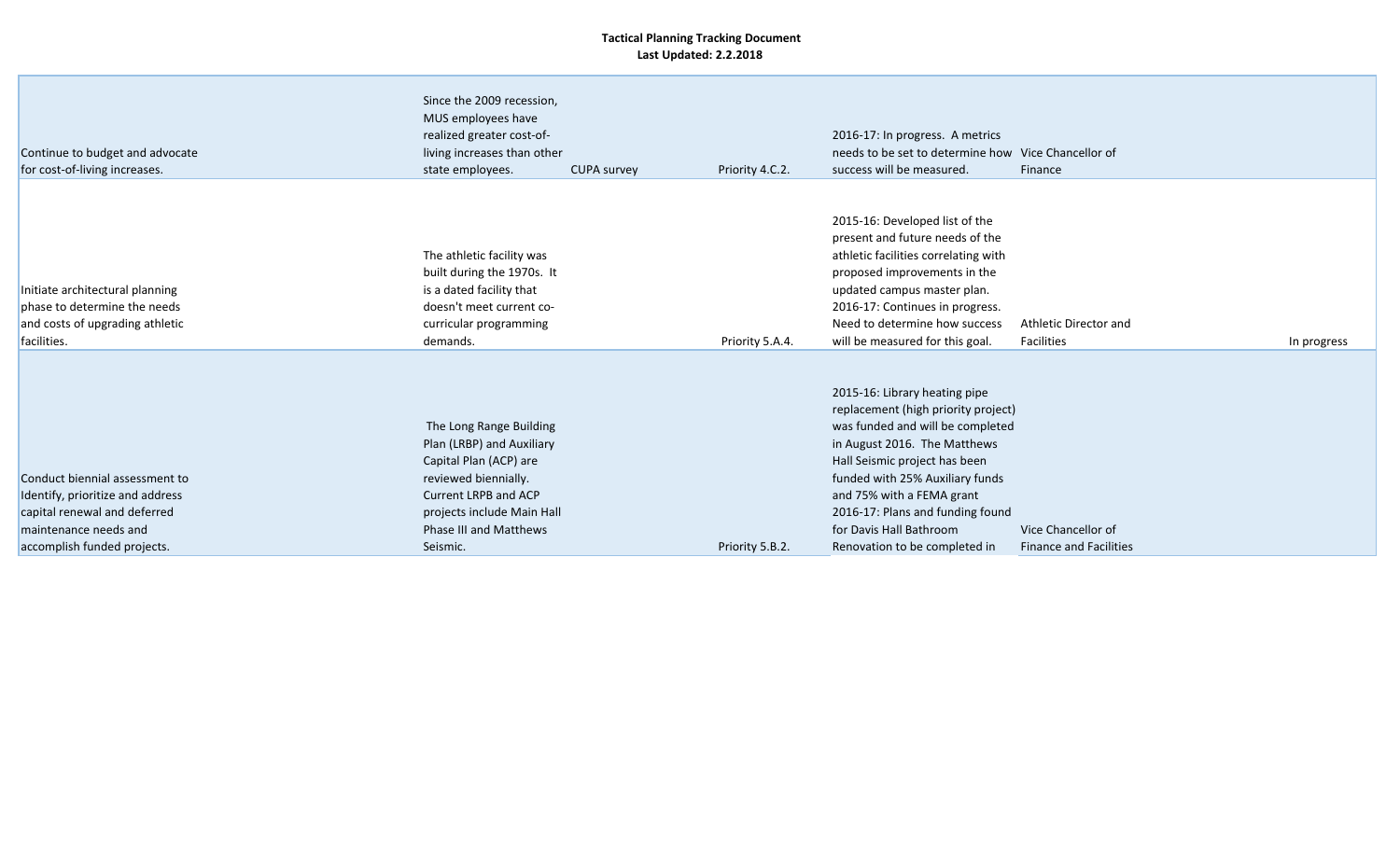| Improve two classrooms/labs per<br>year with appropriate technology<br>and furnishings in consultation                                            | Documentation regarding which classes improvements include | Instructional facility                                                                                                                                                |                 | 2013-14: Installed new classroom<br><b>SMARTboards for Math and</b><br>Library.<br>2014-15: Upgraded STC PC labs<br>with increased seating/hardware<br>and refreshed Block Hall Mac lab<br>hardware.<br>2015-16: Installed new classroom<br>SMARTboards for Education and<br>Social Studies.<br>2016-17: Upgraded STC Mac lab<br>with new hardware/furniture and<br>purchased new STC laptops for<br>student classroom checkout.<br>2017-18: Upgraded classroom<br>SMARTboards for Biology and | Director of<br>ITS/Technology                              |         |
|---------------------------------------------------------------------------------------------------------------------------------------------------|------------------------------------------------------------|-----------------------------------------------------------------------------------------------------------------------------------------------------------------------|-----------------|------------------------------------------------------------------------------------------------------------------------------------------------------------------------------------------------------------------------------------------------------------------------------------------------------------------------------------------------------------------------------------------------------------------------------------------------------------------------------------------------|------------------------------------------------------------|---------|
| with faculty.                                                                                                                                     | have been improved and in what years                       | faculty input.                                                                                                                                                        | Priority 5.B.3. | Human Health.                                                                                                                                                                                                                                                                                                                                                                                                                                                                                  | <b>Steering Committee</b>                                  | ongoing |
| Update the Technology Plan.                                                                                                                       |                                                            | <b>Current Master Plan for</b><br><b>Information Technology</b><br>from 2003 is reviewed and<br>accomplishments listed<br>annually.                                   | Priority 5.C.1. | 2013-14: Accomplished list<br>2014-15: Accomplished list<br>2015-16: Technology Plan update<br>and revision<br>2016-17: Updated Plan vetted<br>through committee<br>2017-18: New five-year<br>Technology plan completed and<br>posted to the web                                                                                                                                                                                                                                               | Director of<br>ITS/Technology<br><b>Steering Committee</b> |         |
| Through best practices and<br>benchmarking, consolidate<br>operations as appropriate to<br>identify operational efficiencies<br>and improvements. |                                                            | e.g., Birch Creek Center<br>formerly operated as a<br>program in the School of<br>Outreach now<br>consolidated with other<br>food, lodging and<br>conference services | Priority 6.A.3. | 2016-17: Vice Chancellor and ITS<br>Director participate in shared<br>resoruces committee with the<br><b>MUS</b>                                                                                                                                                                                                                                                                                                                                                                               | Vice Chancellor of<br><b>Finance and Provost</b>           |         |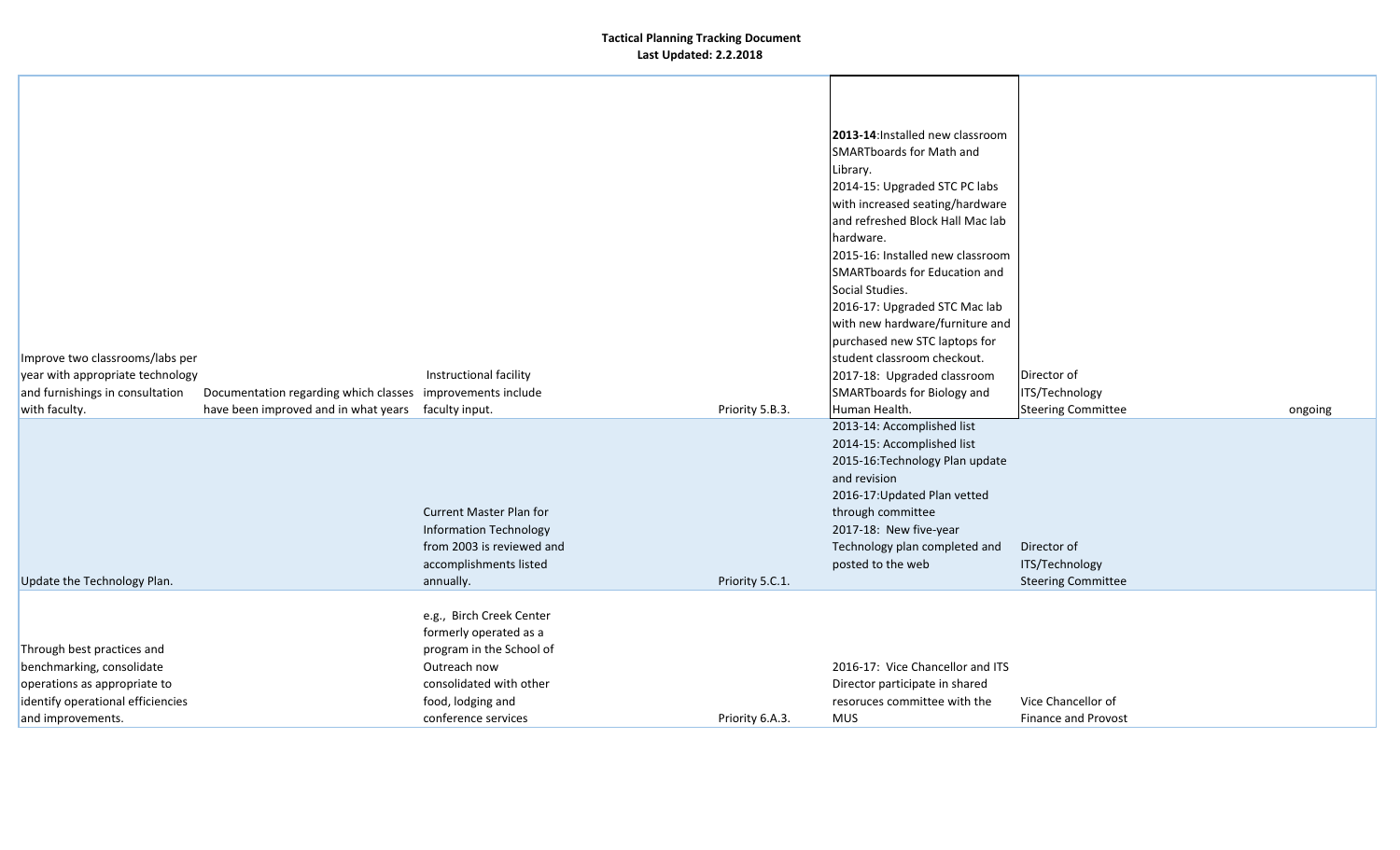| Administration, faculty and staff<br>to increase extramural funding<br>between 5 and 10% each year. |                                                                                                                                                                                                                                  | UMW's 3-year average<br>(FY11-FY13) for grant<br>expenditures (as reported<br>on SFEFA report) average<br>was \$602k. The university<br>has successfully pursued<br>~\$100K since July 2013 in<br>support of Veteran's<br>services (\$25k), financial<br>literacy (\$26k), and 2-year<br>programming (\$40,500). |                                                                                       | Priority 6.B.1. | 2013-14: SFEFA Volume \$597,948;<br>3Yr∆=\$555,041 (8% decrease)<br>2014-15: SFEFA Volume \$621734<br>3Yr∆=\$599,102 (8% % increase)<br>2016-17            | Vice chancelor of<br>Finance; Foundation<br>Office; Provost |
|-----------------------------------------------------------------------------------------------------|----------------------------------------------------------------------------------------------------------------------------------------------------------------------------------------------------------------------------------|------------------------------------------------------------------------------------------------------------------------------------------------------------------------------------------------------------------------------------------------------------------------------------------------------------------|---------------------------------------------------------------------------------------|-----------------|------------------------------------------------------------------------------------------------------------------------------------------------------------|-------------------------------------------------------------|
| Receive 100% of Montana<br>Western's allocated share of<br>OCHE performance funds.                  | Awarding of PBF monies                                                                                                                                                                                                           | OCHE held back 5% of the<br>general fund in AY13 to<br>award on the basis of<br>institutional performance. funding                                                                                                                                                                                               | Reports that support<br>performance based                                             | Priority 6.B.3. | 2013-14: NA<br>2014-15: 100% of Dual Credit PF,<br><b>S</b><br>2015-16: 100% of PBF received<br>2016-17: 100% of PBF received                              | Vice Chancellor of<br>Finance                               |
| Increase alumni participation in<br>campus program efforts.                                         | Number of alumni giving in FY vs<br>previous FY; Number of Alumni<br>participating in alumni events; Number<br>of alumni participating as mentors with<br>Career Services; Number of alumni<br>particiating at recruitment fairs | Alumni participated in<br>campus recruiting fairs.                                                                                                                                                                                                                                                               | Data from Alumni<br>soliciation and giving;<br>event attendance and<br>survey results | Priority 6.C.1. | 2015-16 : Approximately 15 events<br>2016-17: Alumni and Events<br>Coordinator position added. 22<br>alumni and engagement events.                         | Alumni<br>Services/Foundation<br>Office                     |
| Increase the percent of campus<br>faculty/staff gift giving each year.                              |                                                                                                                                                                                                                                  | 35% of faculty and staff<br>contributed to fund raising<br>efforts in FY12.                                                                                                                                                                                                                                      |                                                                                       | Priority 6.D.2. | 2013-14: 35.10%<br>2014-15: 20.85%<br>2015-16 43.22% (held first day of<br>giving event on campus)<br>2016-17-42.78%                                       | Foundation<br>Office/Alumni Services                        |
| Increase the percent of alumni<br>donors by 1 to 2% each year.                                      |                                                                                                                                                                                                                                  | 19% of alumni solicited<br>made donations in FY12.                                                                                                                                                                                                                                                               |                                                                                       | Priority 6.D.3. | 2013-14: 212 (2655 Solicited)-7%<br>2014-15: 215 (3028 Solicited)- 7%;<br>2015-16: 211 (3317 Solicited)-<br>6.3%<br>2016-17: 291 (3331 Solicited)-<br>8.7% | Foundation<br>Office/Alumni Services                        |